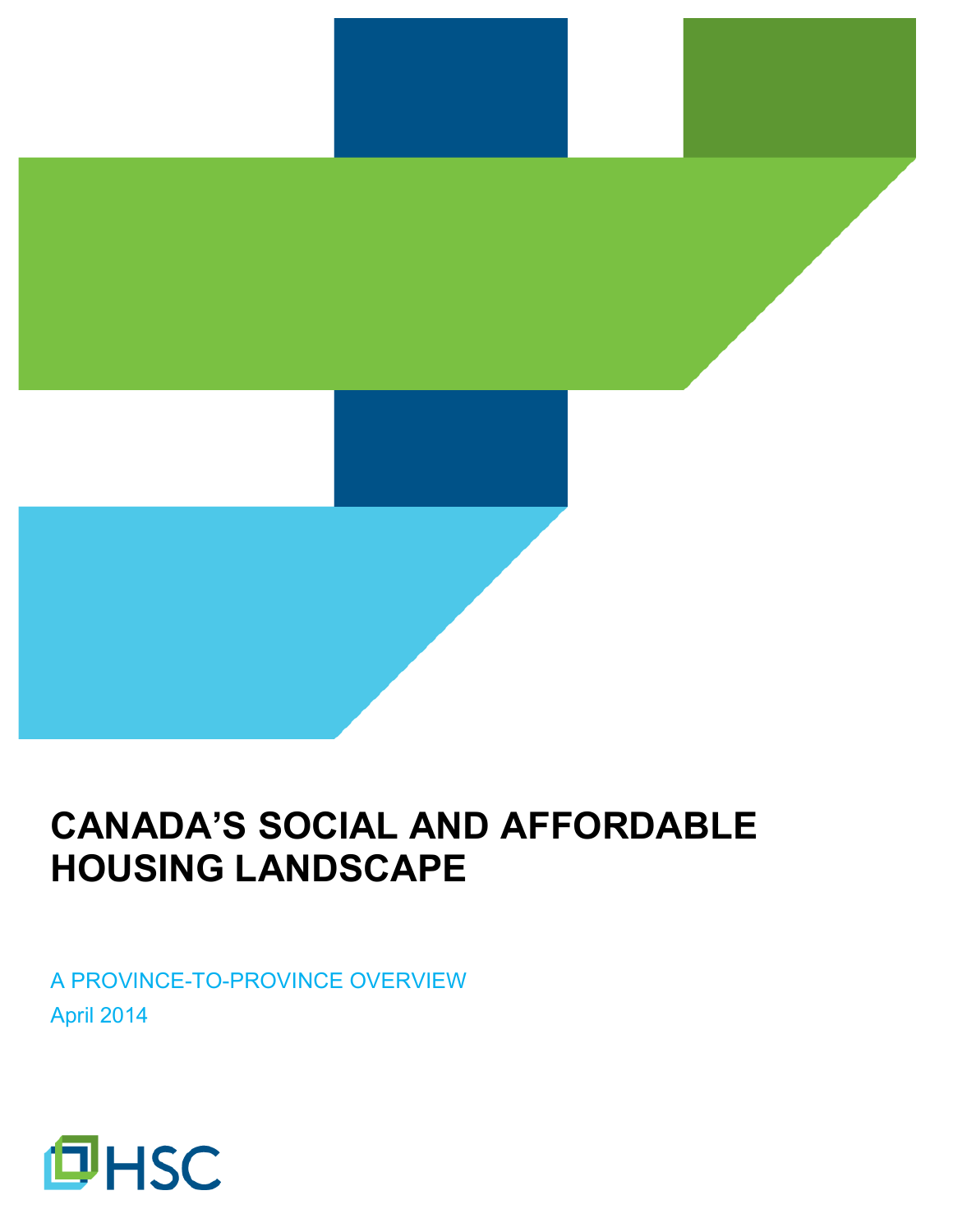## **CONTENTS**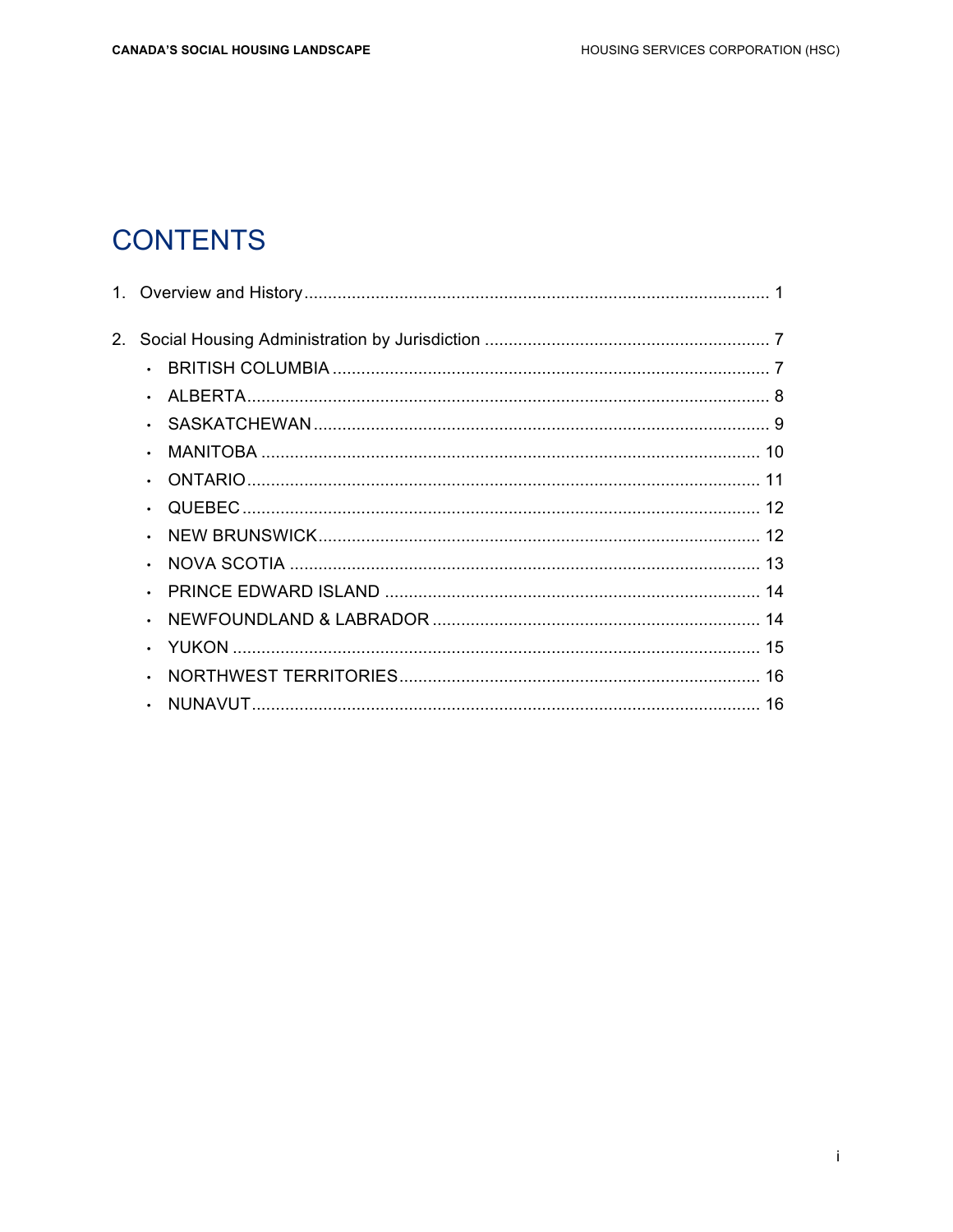# 1.

### Overview and History

Canada is a federated state, meaning that the two senior levels of government have separate but interdependent jurisdictions. The Canadian federal constitution assigns responsibility for monetary policy, including money supply, interest rates and control over mortgage lending to the federal government. Provinces control natural resources, including land use planning, building codes and housing development. The federal government has more tax room and greater spending powers than the provinces<sup>1</sup>.

#### **Canada's Housing Market**

- 68% home ownership
- 26% private sector rental housing
- 6% social and affordable housing

Canada is also the second largest country in the world in geographic terms. However, its population density is quite low and four fifths of the population resides within 150 kilometers of the United States border. Canada's large area is divided into ten provinces and three territories, each with its own diverse physical and social climate. As a result of this diversity and shifting political ideologies, Canada's social housing system has become more diverse. However, this increase in diversity is also coupled with increased complexity.

Social housing is housing subsidized by governments (often developed in collaboration with the private and public not-for-profit sector) that is made available to those who would otherwise be unable to afford to live in suitable and adequate housing in the private market<sup>2</sup>. It generally is distinguished from affordable housing provision because of the long-term operating or rental subsidies that are provided to assist low-income households. The provision of social housing aims to meet the basic physical need of shelter, as well as a variety of social and psychological needs. In Canada, social housing has traditionally been funded by multiple orders of government and a web of complicated agreements among different parties. Affordable housing generally refers to programs where ongoing operating costs are not covered by government and instead tenants pay rents at 80% of the market rent of the area. Affordable housing does not typically serve households with very low incomes.

 $1$  Social Housing in Canada, 2010: A Patchwork Quilt, page 1.

 $2$  Canadian Housing Observer, 2011. page 127.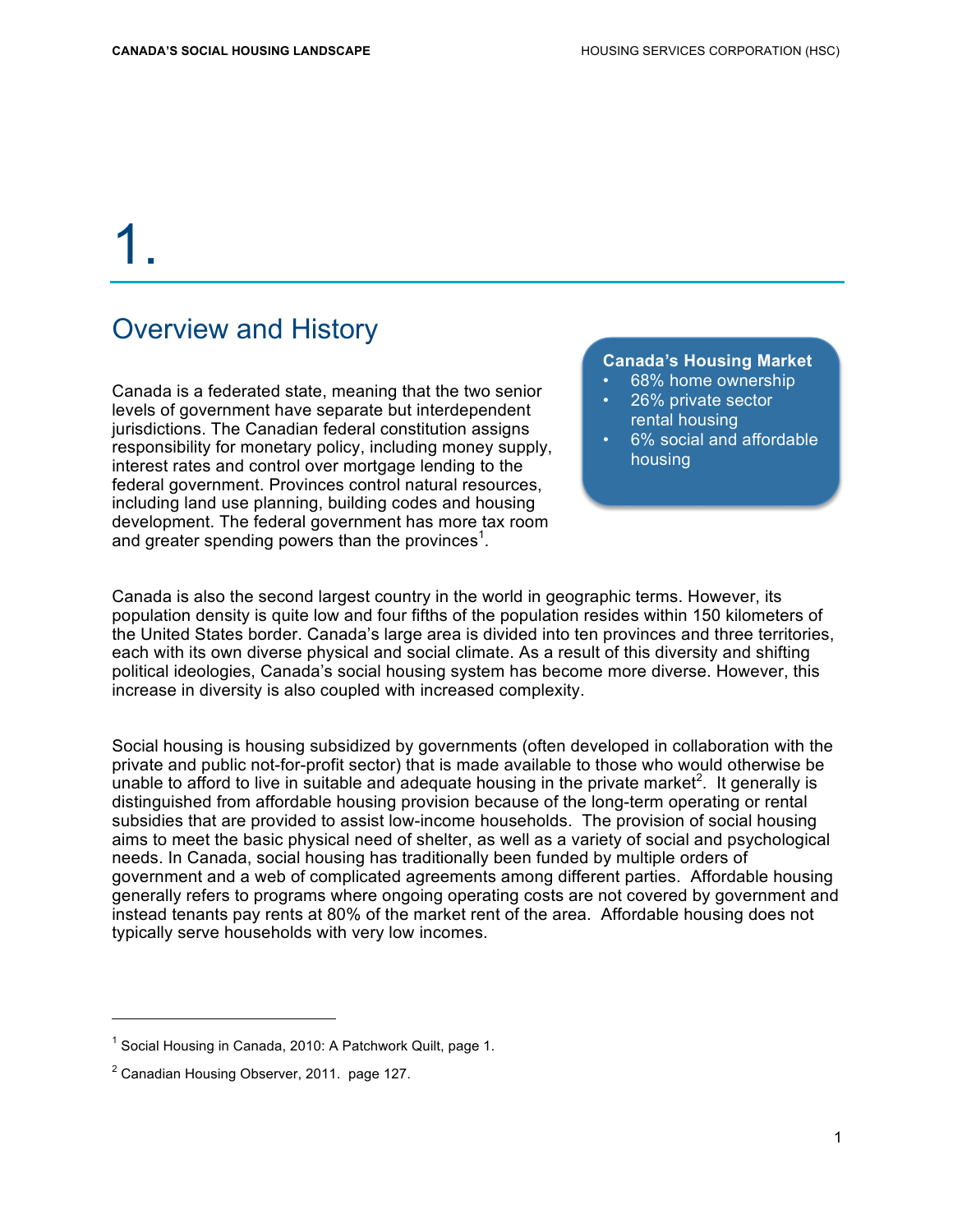The purpose of this paper is to describe the social and affordable housing landscape that exists in Canada today. The paper identifies by province and territory, who the governing organization is and the role that they play in their jurisdiction. This information includes a basic outline of the administrating bodies for social and affordable housing and discusses some of the data that is publically reported by these organizations. This paper also documents which provinces and territories (P/Ts) have a housing strategy, as most have recently completed one over the past few years.

Prior to the 1990s, the federal government through Canada Mortgage and Housing Corporation (CMHC) maintained administrative and funding responsibility for social housing and provided funding to provinces and territories that shared the costs according to levels determined by overarching program agreements. However, the 90s ushered in a period of dramatic political and funding structure changes in Canada. These changes were due to the nationally increased economic instability experienced in Canada and the growing concern surrounding national debts and deficits. These concerns resulted in increased neo-conservative ideological solutions to social welfare funding structures. The Federal government began the process of reducing its administrative responsibilities and turning them over to provinces and territories. This meant that the financial and administrative responsibility for social housing was downloaded to Canada's provinces and territories. Slowly over the course of the mid-to-late 1990s, most of the provinces and territories became responsible for making decisions regarding the administration, design and funding of housing programs (Leone and Carroll, 2010).

The federal government retained responsibility for managing existing agreements with cooperative housing providers in several provinces, plus it retained responsibility for developing and managing housing for aboriginal people living on-reserve. Canadian Housing Statistics no longer capture the number of social and affordable housing units across Canada. Instead, they estimate households assisted through existing agreements. The statistics do not capture any housing which was developed without federal funds (ie solely provincial or municipal funding). In this sense, it is difficult to quantify the size and scale of the social and affordable housing sector across Canada.

CMHC transfers slightly under \$1 billion annually to provinces and territories with signed a Canada Social Housing Agreement (SHA). The SHA effectively transfers former federal administrative and funding roles and responsibilities with non-profits and municipal housing organizations to a province or territory who has signed the agreement. As of 2013, only three provinces (Alberta, Quebec and PEI) have not assumed the federal government's role in administering and funding social housing. In these provinces, CMHC has retained that role. Today, there is no one standard system of social or affordable housing within this one single nation.

To complicate matters, after the devolution of social housing to provinces and territories, the federal government introduced the Affordable Housing Initiative (AHI) in 2001 to create new affordable housing although without ongoing subsidies as had occurred under the previous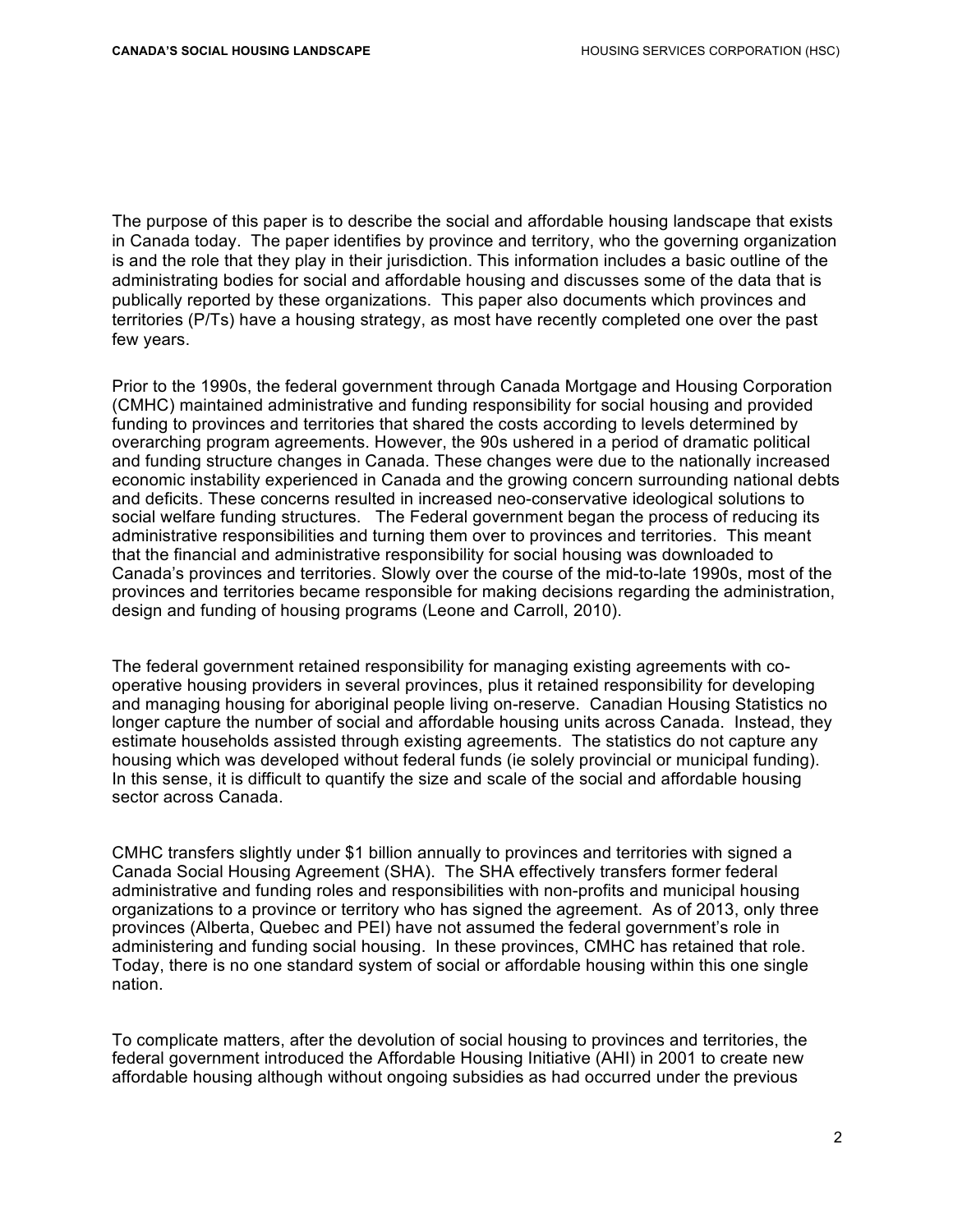social housing programs. New program funding continues to flow under the Investment in Affordable Housing Agreement with new commitments available until 2017. The National Homelessness Initiative (NHI) was launched slightly before AHI in 2000 and is delivered through a federal government department, not CMHC. The Homelessness Partnership Strategy (HPS) has been delivered since 2007 through a network of governments, non-profits and community organizations delivering the programs and services to people who need it.

Since devolution, data on social and affordable housing in Canada has grown increasingly fragmented. Ontario is the only province which, in 2000, downloaded its funding and administrative responsibilities for social housing to the municipal (or regional) government level. Provinces and territories (P/Ts) have developed their own data collection and administration approaches. This makes sense as they are ultimately in charge but there is no national requirement for P/Ts to report to the public in a standardized way. P/Ts do report to CMHC about certain information and some data can be found in the Canadian Housing Statistics reports issued annually by CMHC. It is important to note that although CMHC is branded as Canada's national housing agency; its role involves reporting on public funds and commitments from the federal government. Its role is not to provide data and statistics on funds and commitments provided by other orders of government including provincial and municipal governments.

It is therefore difficult for researchers, policy makers, students, government officials and the general public to get a comprehensive perspective on social and affordable housing in Canada. The Canadian Housing Statistics only present part of the picture given the heavy involvement of provinces, territories and municipalities in the management, ownership and funding of social and affordable housing across Canada.

Over 593,000 households were assisted in 2012 through existing agreements either by CMHC or provinces/territories (P/Ts) as per the 2013 Canadian Housing Statistics, the majority through agreements administered by a province or territory. Figure 1 below provides an estimated percentage breakdown of the administering authority either, CMHC or provinces/territories (P/Ts). Appendix C shows the variation by province and territory.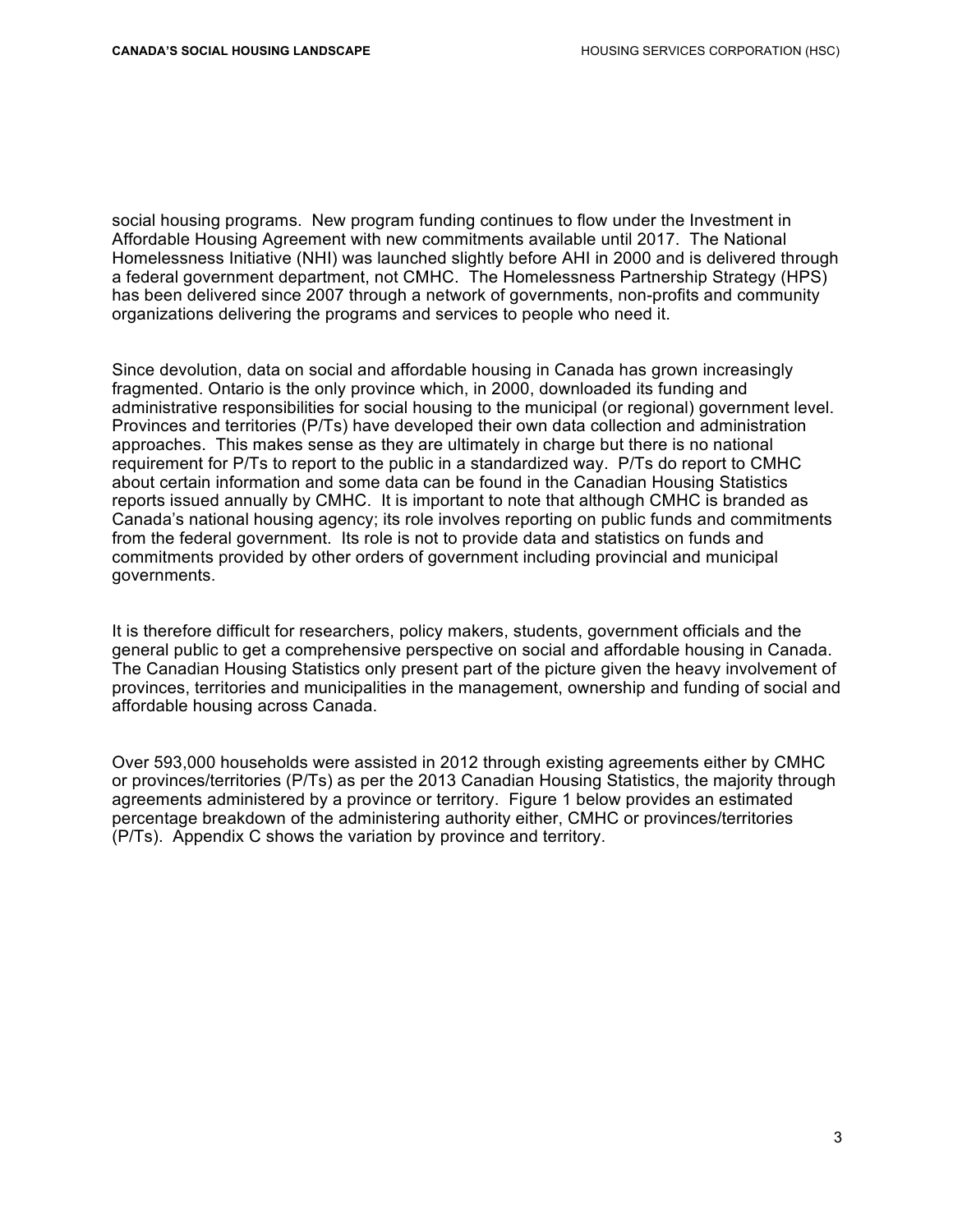



Source: Canadian Housing Statistics, Table 43

As time has passed, many provinces and territories have developed, delivered and funded their own new programs, with new definitions and standards. This is good news but there isn't any one place that documents or identifies the housing programs or services across Canada. From province to province, social and affordable housing are administered by a variety of crown corporations, private corporations, government departments, and municipal and provincial bodies. In addition to these governing bodies, a variety of non-profits, co-operatives, local housing authorities, municipally owned corporations, private landlords, and charities serve as housing service providers that administer and manage their own stock of housing units. Devolution has resulted in an increase of organizations that are responsible for social and affordable housing. These organizations often have different rules, mandates and reporting structures.

The federal government's role in social housing funding and financing is also limited and is declining due the expiry of long-term agreements. Although the federal government recently renewed the Investment in Affordable Housing (IAH) Program over the next 5 years (2013-17), each province and territory must make its own decisions on how to spend that funding. Funding can be used for the construction and renovation of affordable housing units, as well as home ownership assistance, rent supplements, shelter allowances, and the renovation and repair of accommodations for victims of family violence. The provinces and territories act differently when it comes to housing finance. It is, therefore, difficult to get a sense nationally about how much money is actually being spent on social and affordable housing in its entirety. Figure 2 shows the annual IAH federal funding allocations from 2010/11 to 2013/14.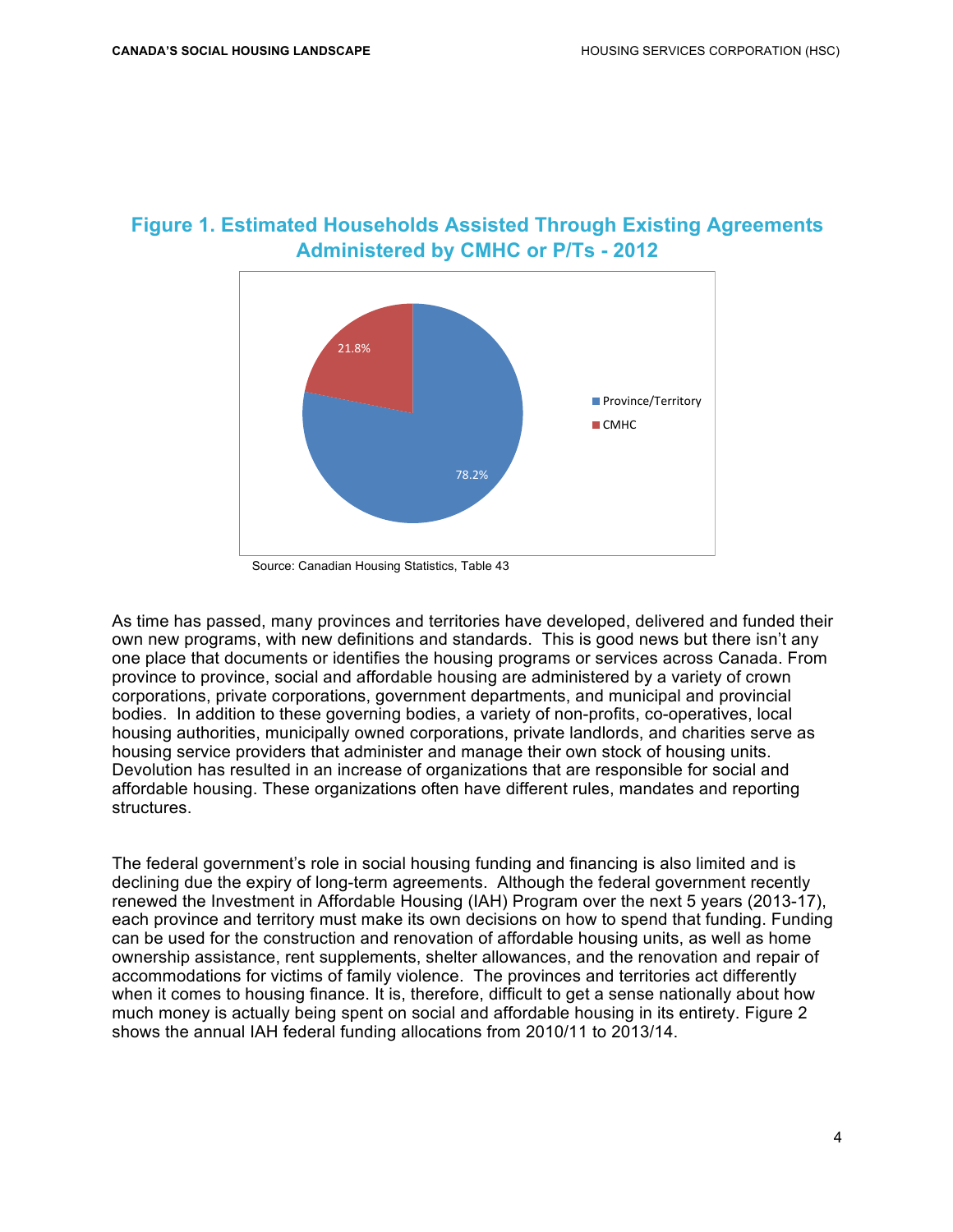$\overline{\phantom{0}}$ 

 $\Gamma$ 

|                      | AHI<br>Ext. | Reno.<br>Ext. | Combined<br>Funding<br>Envelope |
|----------------------|-------------|---------------|---------------------------------|
|                      | \$M)        | (SM)          | (SM)                            |
| Newfoundland         | 2.71        | 4.10          | 6.81                            |
| PEI                  | 0.50        | 0.98          | 1.48                            |
| Nova Scotia          | 3.33        | 6.88          | 10.21                           |
| <b>New Brunswick</b> | 2.67        | 5.13          | 7.80                            |
| Quebec               | 28.86       | 28.83         | 57.69                           |
| Ontario              | 43.69       | 36.44         | 80.13                           |
| Manitoba             | 4.53        | 5.82          | 10.35                           |
| Saskatchewan         | 4.09        | 5.10          | 9.19                            |
| Alberta              | 11.98       | 8.21          | 20.19                           |
| BС                   | 15.83       | 14.19         | 30.02                           |
| NWT                  | 1.35        | 0.49          | 1.84                            |
| Yukon                | 0.99        | 0.59          | 1.58                            |
| Nunavut              | 0.89        | 0.58          | 1.47                            |
| Total                | \$121.42    | \$117.34      | \$238.76                        |

#### **Figure 2. Annual Federal Allocation for IAH 2010/11 to 2013/14**

 $\overline{\phantom{0}}$ 

 $\overline{\phantom{a}}$ 

 $\overline{\phantom{a}}$ 

Figure 3 below shows the declining funding provided to P/Ts for social housing agreements that are gradually expiring from slightly under \$1 billion in 2011/12 to \$0 by 2032. This issue has been well-documented by other sources including Housing Services Corporation, the Canadian Housing and Renewal Association (CHRA), the Co-operative Housing Federation of Canada (CHFC) and the Federation of Canadian Municipalities (FCM). A listing of resources can be found in Appendix A.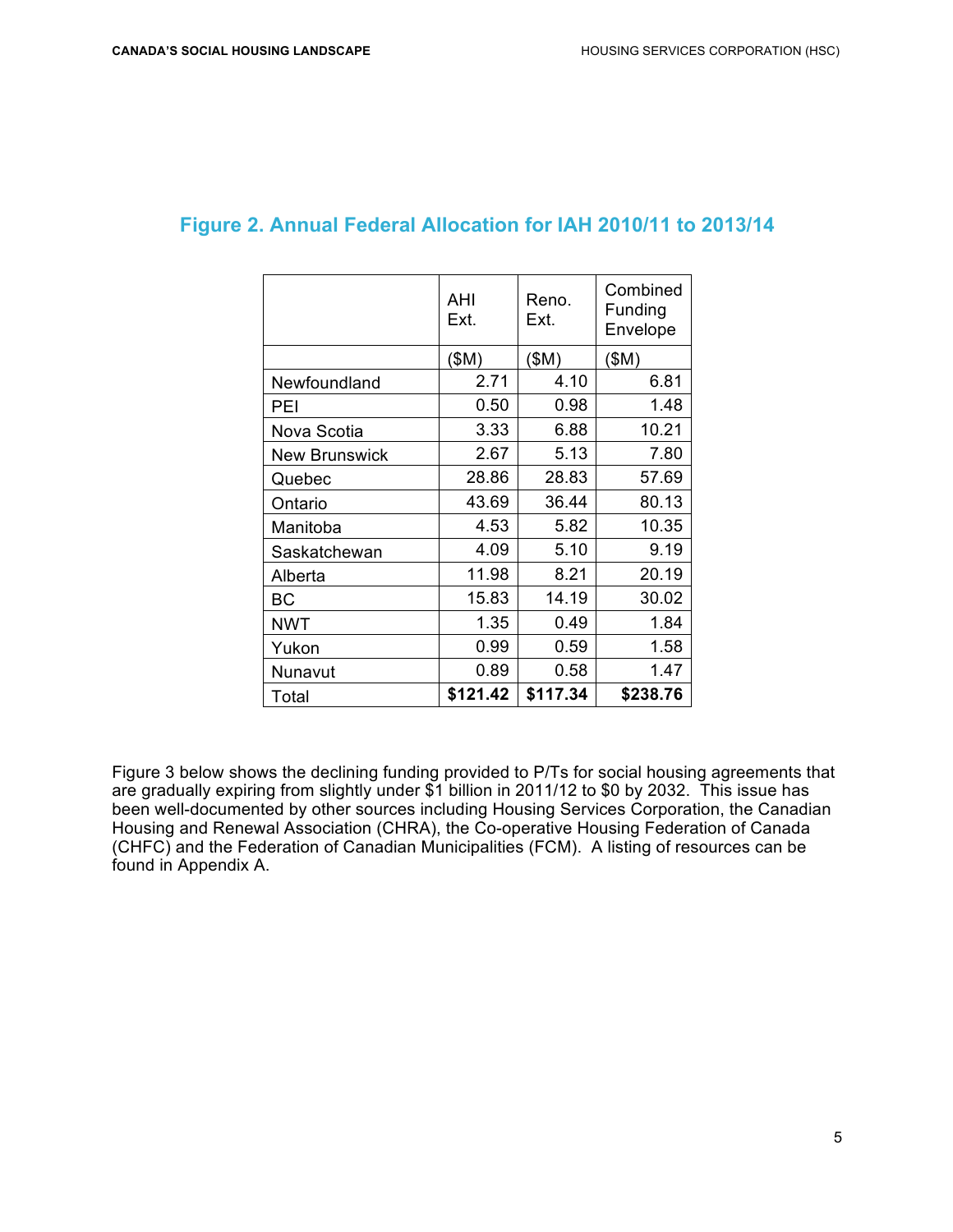

#### **Figure 3. Federal funds for Transferred Programs from 2006/07 to 2011/12 (millions of dollars)**

Source: Canadian Housing Statistics, Table 50

In spite of the impending withdrawal of significant funding from the federal government, the provinces and territories are continuing to provide social and affordable housing in accordance with existing agreements with CMHC, or through their own self-funded initiatives. Most P/Ts have also spent the time and resources necessary to develop their own forward-thinking housing strategies. Appendix B identifies which P/Ts have developed their own housing strategies as well as which jurisdictions have signed Social Housing Agreements with the federal government.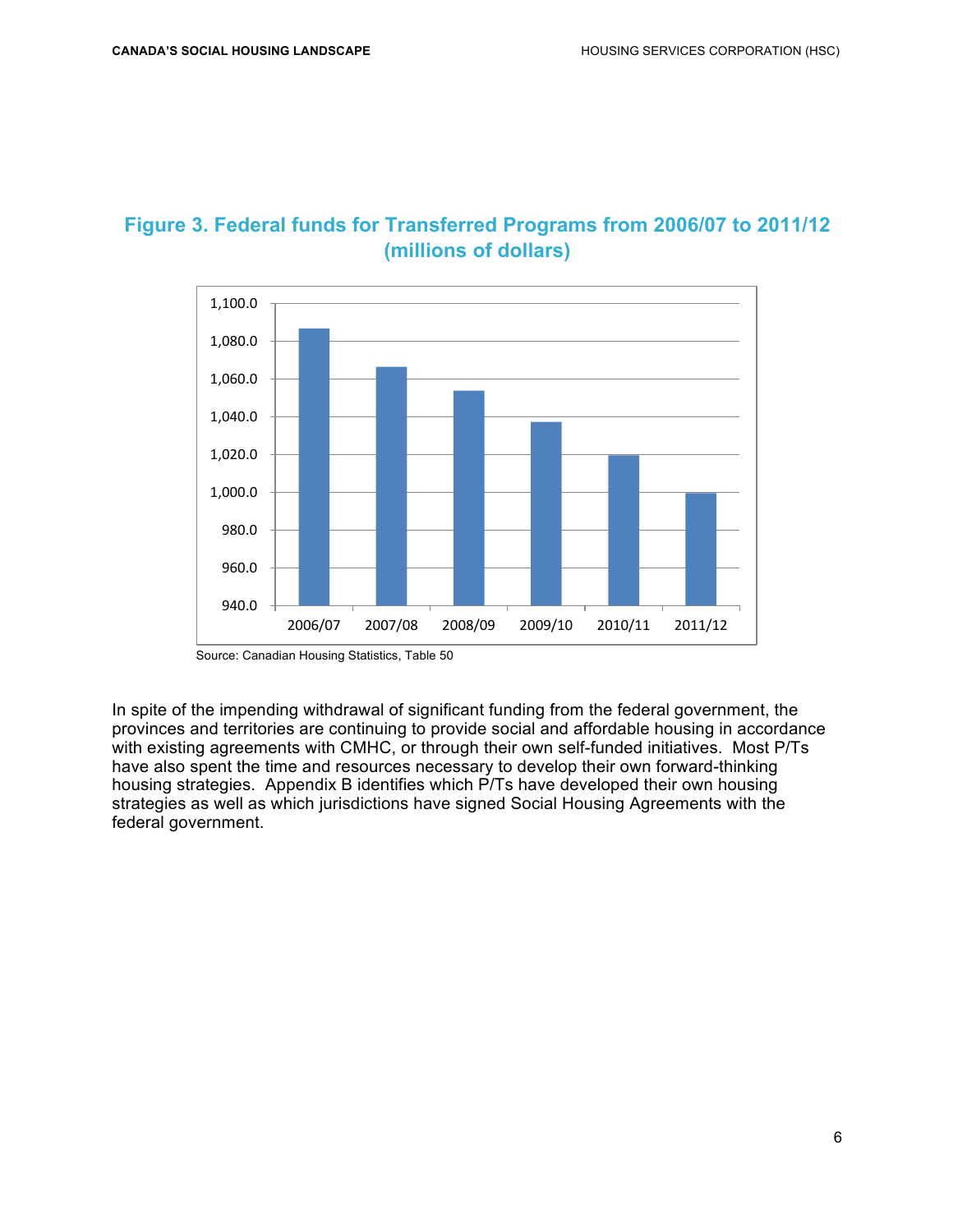# 2.

## Social and Affordable Housing Administration by **Jurisdiction**

This section outlines the provincial or territorial government department or corporation involved in the funding and administration of social and affordable housing. It provides a general overview of information that is publically available through annual reports and financial statements. While it is recognized that CMHC continues to administer about 22% of housing programs in Canada, it is not the focus of this project to describe CMHC's role in the delivery of those programs. Appendix B provides a snapshot of each province and territory plus identifies administering and funding organizations.

#### **BRITISH COLUMBIA**

British Columbia Housing Management Commission (BC Housing) was established in 1967 and has a mandate to fulfill the government's commitment to the development, management and administration of subsidized housing as set out in the Government's Letter of Expectations and as reflected in an Order-In-Council under the *Ministry of Lands, Parks and Housing Act*. BC Housing is a crown corporation and reports to the Minister Responsible for Housing through a Board of Commissioners. The government appoints the board to oversee policy implementation and direction and, in cooperation with senior management, to set strategic direction. The board also monitors BC Housing's performance based on the province's planning and reporting principles. BC Housing also has responsibilities under the *Homeowner Protection Act* and plays an important role for buyers of new homes by licensing residential builders, administering owner builder authorizations, overseeing the third-party home warranty insurance system and carrying out research and education to improve the quality of construction of new homes. BC Housing has a Chief Executive Officer.

The Provincial Rental Housing Corporation (PRHC) holds property for social and other low-cost housing for the Province. Incorporated in 1961 (under the Business Corporations Act), PRHC buys, holds and disposes of provincially owned social housing properties and leases residential properties to non-profit societies and co-ops. Members of BC Housing's senior management team serve as PRHC's president and directors and the sole shareholder is the Minister of Housing in BC. PRHC is administered by BC Housing and does not directly employ any staff.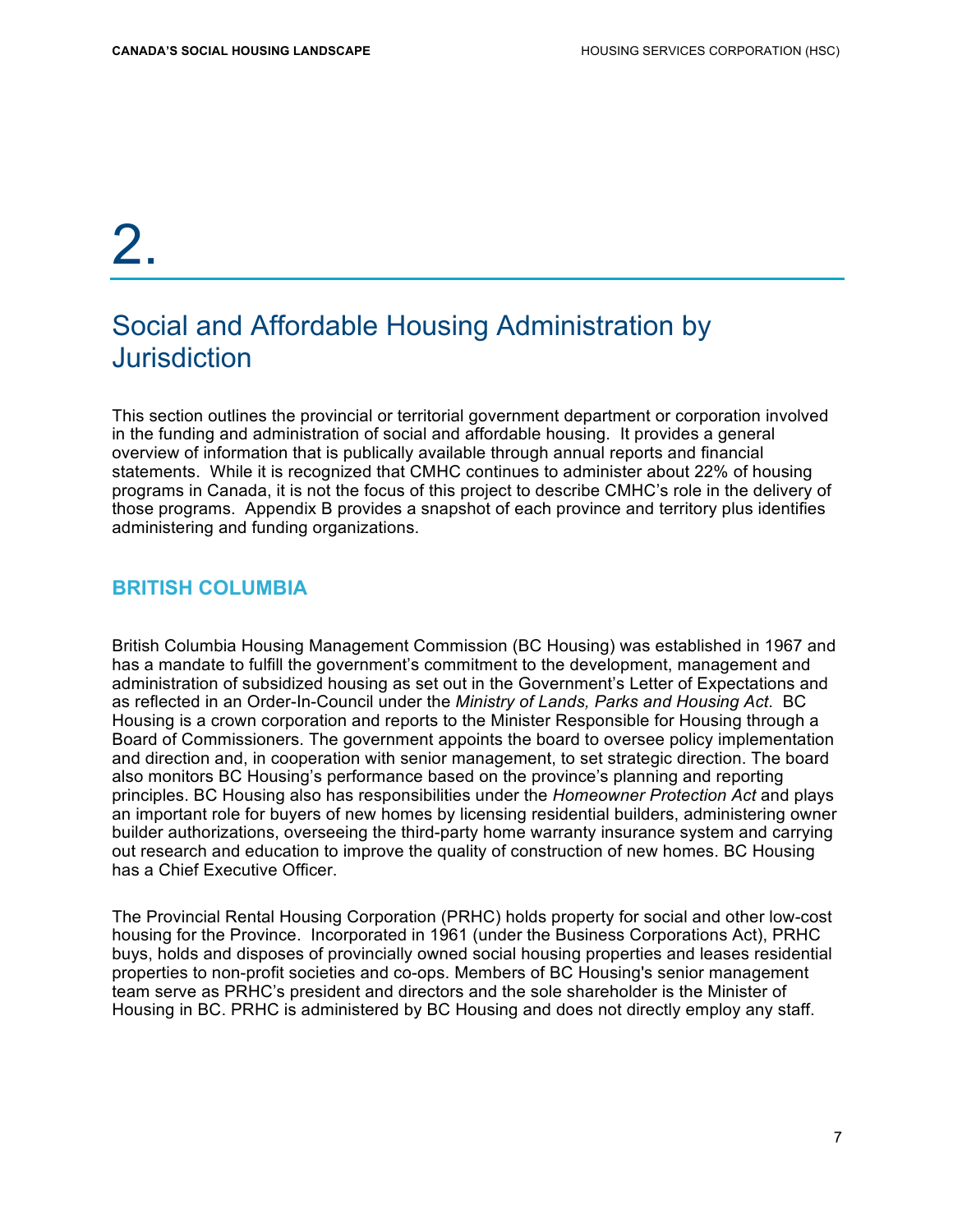In 2012/13, roughly 98,000 households in 200 communities throughout the province were assisted through subsidized housing<sup>3</sup>. Approximately 800 housing providers, mostly non-profit societies and housing co-operatives, manage about 59,300 of these units and about 28,500 households receive financial assistance to make their rent more affordable in the private market. BC Housing directly manages 7,200 of the public housing units. Non-profits, cooperatives, and private corporations manage the remainder of the units.

BC Housing updated its *Housing Matters: A Housing Strategy for British Columbia* in 2014 and reports annually on its performance in relation to its strategies. Goals and objectives are established annually in its Service Plan and reported in its Annual Report<sup>4</sup>.

Over 61% of BC Housing's 2012/13 revenues of \$656.6M comes from the provincial government and 27% comes from the federal government. The remainder comes from tenant rents and revenues from other sources. BC Housing spends its revenue on a variety of housing programs and solutions with the majority spent (about 35%) on independent social housing and 28% on emergency shelters.

#### **ALBERTA**

Alberta's Department of Housing, located in the Ministry of Municipal Affairs, contributes to the inclusion, well-being, and independence of lower-income Albertans through safe, sustainable and affordable housing, and assists urban communities with addressing their unique needs. About 26,500 provincially-owned or supported social housing units are overseen by Municipal Affairs<sup>5</sup>. Over 400 organizations, including municipalities, housing management bodies, nonprofit and private sector organizations provide housing for Albertans in need.

In addition, the Alberta Social Housing Corporation (ASHC) is an entity of the Crown and operates under the authority of the Alberta Housing Act. The ASHC's main mandate is to facilitate the provision of affordable housing options to low-income Albertans and those with special needs through community-based Housing Management Bodies (HMBs), and to administer the seniors' self-contained housing program. The ASHC owns and administers the Crown's portfolio of housing assets and manages provincial debts and agreements associated with those assets.

<sup>3</sup> http://bchousing.org/resources/About%20BC%20Housing/Annual%20Reports/2013/2012-13-Annual-Report.pdf

<sup>4</sup> http://www.housingmattersbc.ca/index.html

<sup>&</sup>lt;sup>5</sup> http://municipalaffairs.gov.ab.ca/housing.cfm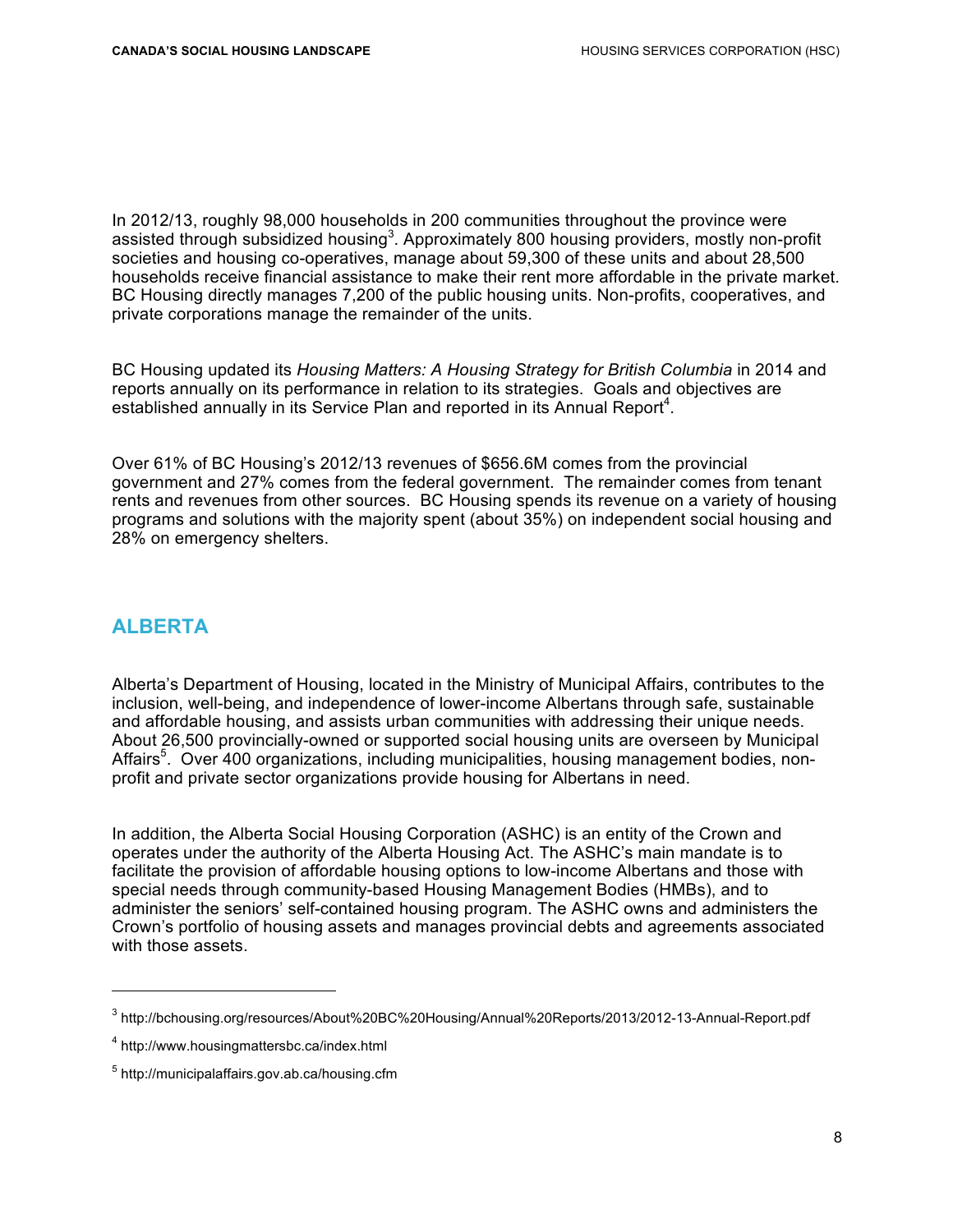In 2007, Alberta was experiencing unprecedented prosperity and growth; with these changes came challenges. A growing population and demand for housing put pressure on the housing supply. In response an Affordable Housing Task Force was formed and developed a series of recommendations. The *Housing First: An Investment in a Return for Prosperity* report was released in 2007 $6$ . The province committed to developing 11,000 affordable housing units by 2012. This goal was met and exceeded in 2011 ahead of the intended schedule. In 2008, Alberta released *A Plan for Alberta: Ending Homelessness in 10 years<sup>7</sup>* .

Alberta has not signed a Social Housing Agreement (SHA) with the federal government yet. This makes comparisons between it and P/Ts which have signed SHAs difficult. Also, reporting in Alberta occurs at the Ministerial level (ie. includes Municipal Affairs and not just Housing) and therefore, it is difficult to identify where revenues come from and expenditures are made for various social and affordable housing programs.

#### **SASKATCHEWAN**

 $\overline{a}$ 

Saskatchewan Housing Corporation (SHC) is a Crown Corporation and is accountable to Cabinet through the Minister of Social Services. Legislative authority is provided by *The Saskatchewan Housing Act*. The *Act* establishes a Board of Directors (the Board) to conduct the affairs and business of the Corporation. The Board provides oversight in accordance with the legislated objectives and powers vested in SHC.

The Ministry of Social Services through the SHC supports about 24,200 government-subsidized Social and Affordable Rental Housing units and about 4,400 special purpose housing units (i.e. special care and group homes) in the province. Over the years, SHC has helped many households achieve homeownership. There are about 1,000 households who have received such assistance and who still have a forgivable loan with SHC. In total in 2012, SHC provided support for households living in approximately 29,600 housing units. SHC owns 62 per cent of these, which local housing authorities manage on SHC's behalf. The remaining units are owned and managed by non-profit and co-operative groups and the private sector<sup>8</sup>.

In 2011, Saskatchewan launched its 2011-2019 housing strategy *A Strong Foundation – The Housing Strategy for Saskatchewan<sup>9</sup> .* The strategy contains high level principles, directions and

<sup>6</sup> http://housing.alberta.ca/documents/Housing\_Task\_Force\_report.pdf

<sup>7</sup> http://alberta.ca/albertacode/images/AlbertaPlantoEndHomelessness.pdf

<sup>&</sup>lt;sup>8</sup> http://www.socialservices.gov.sk.ca/2012housing-annreport.pdf

<sup>&</sup>lt;sup>9</sup> http://www.socialservices.gov.sk.ca/Housing-Strategy-2011-19.pdf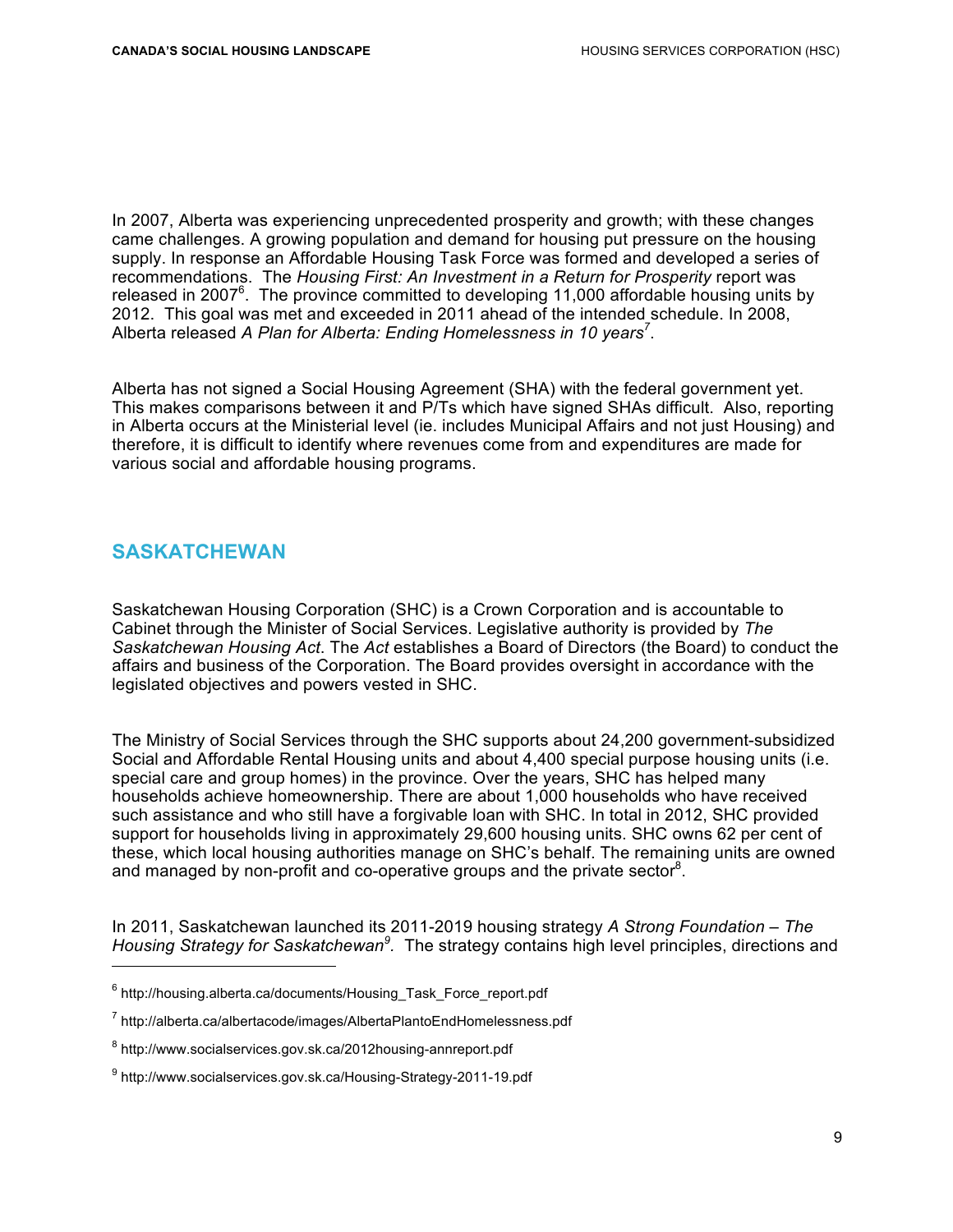objectives focussed on increasing the supply of housing, improving affordability, supporting families and collaborating with partners.

Over 17% of SHC's 2012 revenues of \$210.8M comes from the provincial government and 35% comes from the federal government. The remainder comes from tenant rents and other sources. SHC continues to manage a sizable housing portfolio itself so the majority of its revenue is spent on housing operations and related services.

#### **MANITOBA**

Manitoba Housing is a Crown Corporation created by statute (*The Housing and Renewal Corporation Act*) in 1967. Manitoba Housing is governed by a Board of Directors appointed by the Lieutenant Governor in Council with policy direction provided by government. The Deputy Minister of Housing and Community Development serves as Chair of the Board of Directors. The Board meets at least quarterly to fulfill the legal and financial obligations and to consider and approve specific policy-related items.<sup>10</sup>

Manitoba Housing owns the Province's housing portfolio and provides subsidies to approximately 34,800 housing units under various housing programs. Within the portfolio, Manitoba Housing owns approximately 17,900 units of which approximately 13,500 units are directly managed by Manitoba Housing and approximately another 4,400 units are operated by non-profit/cooperative sponsor groups or property management agencies. Manitoba Housing also provides subsidy and support to approximately 16,900 households (including over 4,400 personal care home beds) operated by cooperatives, Urban Native and private non-profit groups.

*HOMEWorks! Housing Strategy and Policy Framework* for Manitoba was launched in 2009<sup>11</sup> and followed by *Strong Communities: An Action Plan* in 2011<sup>12</sup>. The Action Plan reflected the expanded mandate and scope of activities including the department's active role in supporting the social economy, addressing social challenges in Manitoba communities, and promoting housing solutions as a key component of community development.

Only 22% of Manitoba Housing's 2012 revenues of \$300.8M comes from the provincial government and 29% comes from the federal government. The remainder comes from tenant

<sup>&</sup>lt;sup>10</sup> http://www.gov.mb.ca/finance/pdf/annualrep/2011\_12/hcd.pdf

<sup>&</sup>lt;sup>11</sup> http://www.gov.mb.ca/housing/pubs/homeworks\_booklet.pdf

 $12$  http://www.gov.mb.ca/housing/pubs/hcd strategicframework web.pdf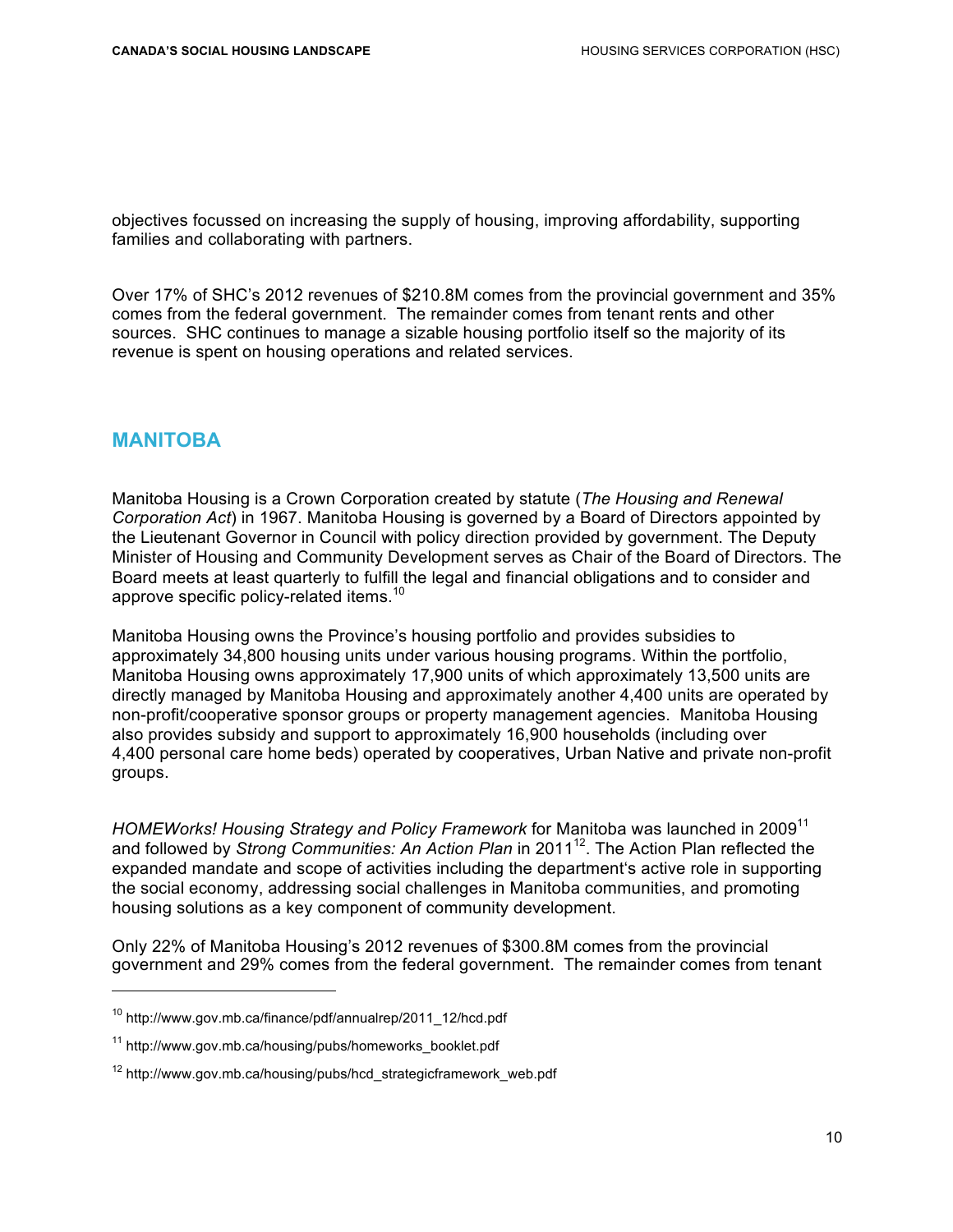rents and other sources. Manitoba Housing continues to manage a sizable housing portfolio itself so the majority of its revenue is spent on housing operations and related services.

#### **ONTARIO**

In Ontario, the administration of social housing is quite complex and diverse. The Ministry of Municipal Affairs and Housing (MMAH) is responsible as a 'steward' for social housing and for the governing legislation, the *Housing Services Act, 2011*. There are 47 different service managers, mandated by MMAH to fund and administer social housing at the service manager (municipal or regional) level. The Act and regulations provide a social housing funding formula, eligibility criteria for rent geared-to-income housing and rules governing housing providers and service managers. Service managers also administer centralized waiting lists as per the legislation and oversee independent non-profits, cooperatives as well as service-manager owned housing. Other housing organizations, including private rental market landlords, may also be contracted by the service manager to provide rent geared-to-income housing. MMAH administers the former Rural and Native Housing program by way of agreement with Ontario Aboriginal Housing Services that owns and manages over 1,600 units across Ontario.

Service managers have powers and authorities under the *Housing Services Act* (2011) including the administration of centralized waiting lists using local priorities set within their regions or municipalities. This has allowed waiting lists to be further geared to local needs in Ontario, but it has also led to larger variations in how social housing is administered in Canada.

Ontario launched its high-level *Long Term Affordable Housing Strategy* in 2010.<sup>13</sup> Due to the devolved nature of housing in Ontario, the 47 service managers were required to complete a housing and homelessness plan by January 1, 2014. Each service manager was required to present a plan with high level priorities along with local measures to be reported on regularly.

Due to the fact that multiple governments and organizations are involved in funding and administering social and affordable housing in Ontario, a comprehensive picture of revenues and expenses is not available.

<sup>13</sup> http://www.mah.gov.on.ca/Page9181.aspx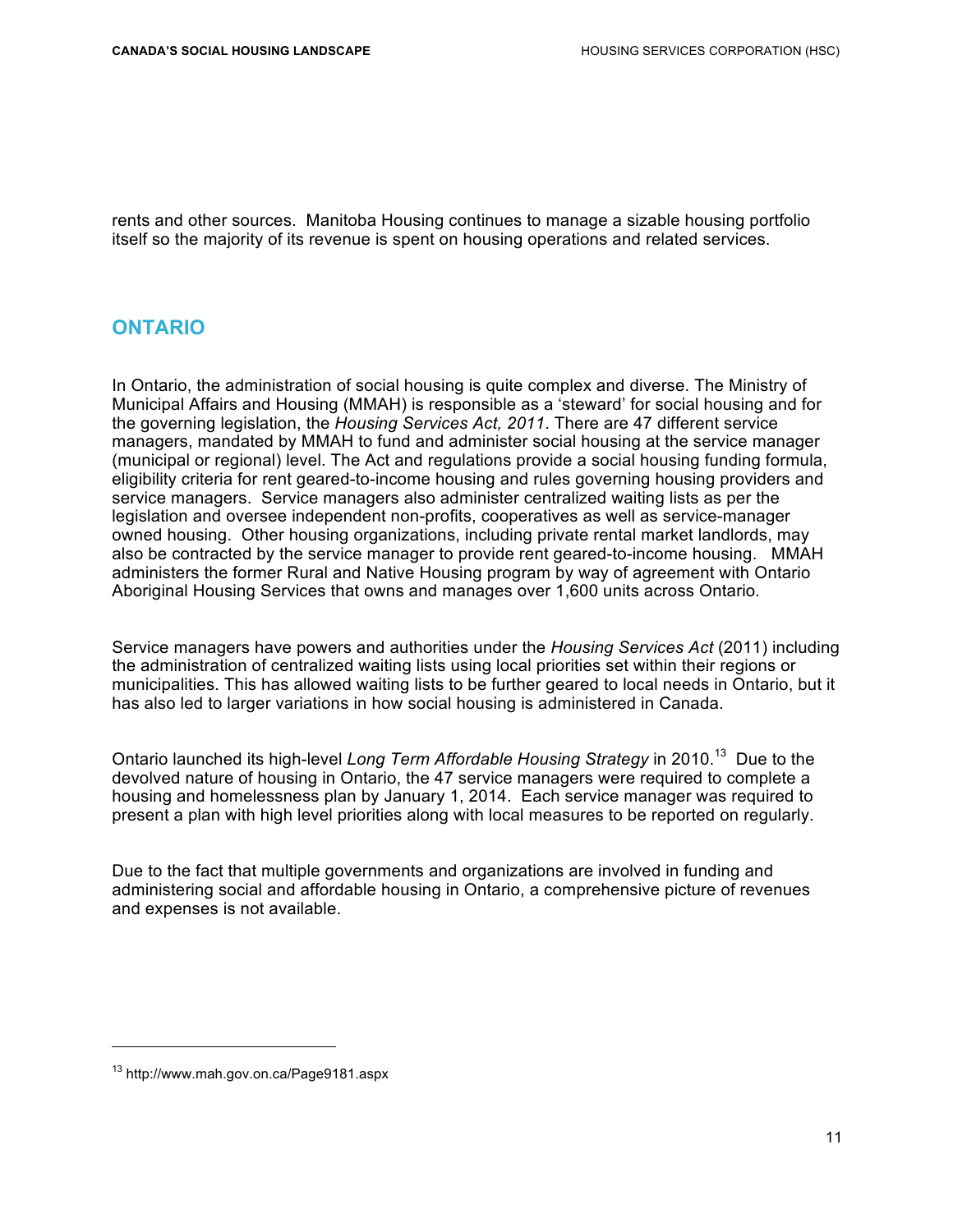#### **QUEBEC**

The Société d'habitation du Québec (SHQ) was established in 1967. The SHQ is a Crown corporation that reports to the Ministre des Affaires municipales, des Régions et de l'Occupation du territoire. The affairs of SHQ are administered by a 9-member board of directors, including the Chair and CEO of the Company. The Board establishes guidelines and policies and ensures their implementation. It also has the responsibility to adopt action plans and oversee the conduct of the affairs of the organization. Directors are appointed by the government.

SHQ produces regular rolling strategic plans and annual reports with a wealth of information in them. Quebec however, was the first province/territory to undertake an *Impact Analysis of the Activities of SHQ* in 201114. The report notes that in 2010 SHQ assisted over 241,000 households across the province. This is significantly higher than what previous reports and studies have shown primarily because the report attempts to document the larger social and economic impacts that housing gives to Quebec.

In Quebec, low-rent housing or rent geared-to-income housing, is publicly owned by the government and managed and administered by municipal housing bureaus (OMHs). CMHC provides additional funding to specific housing co-op and non-profit projects and programs the province has not signed a Social Housing Agreement (SHA) with the federal government. This makes comparisons between it and P/Ts which have signed SHAs difficult. As social housing is administered by municipal housing organizations (OMHs) and delivered by different types of agencies, comprehensive data for revenues and expenses are not available for Quebec.

#### **NEW BRUNSWICK**

In New Brunswick, all of the property assets of the Department of Social Development (DSD) are held by the New Brunswick Housing Corporation (NBHC). Assets of the public housing and rural and native housing (RNH) portfolios, as well as undeveloped land, are also held and administered by NBHC. Information on social and affordable housing in New Brunswick is difficult to locate online as the housing functions are part of a larger government department which provides multiple social services to citizens.

 14

http://www.habitation.gouv.qc.ca/fileadmin/internet/documents/English/Impact\_study\_activities\_SHQ\_Summary\_repor t.pdf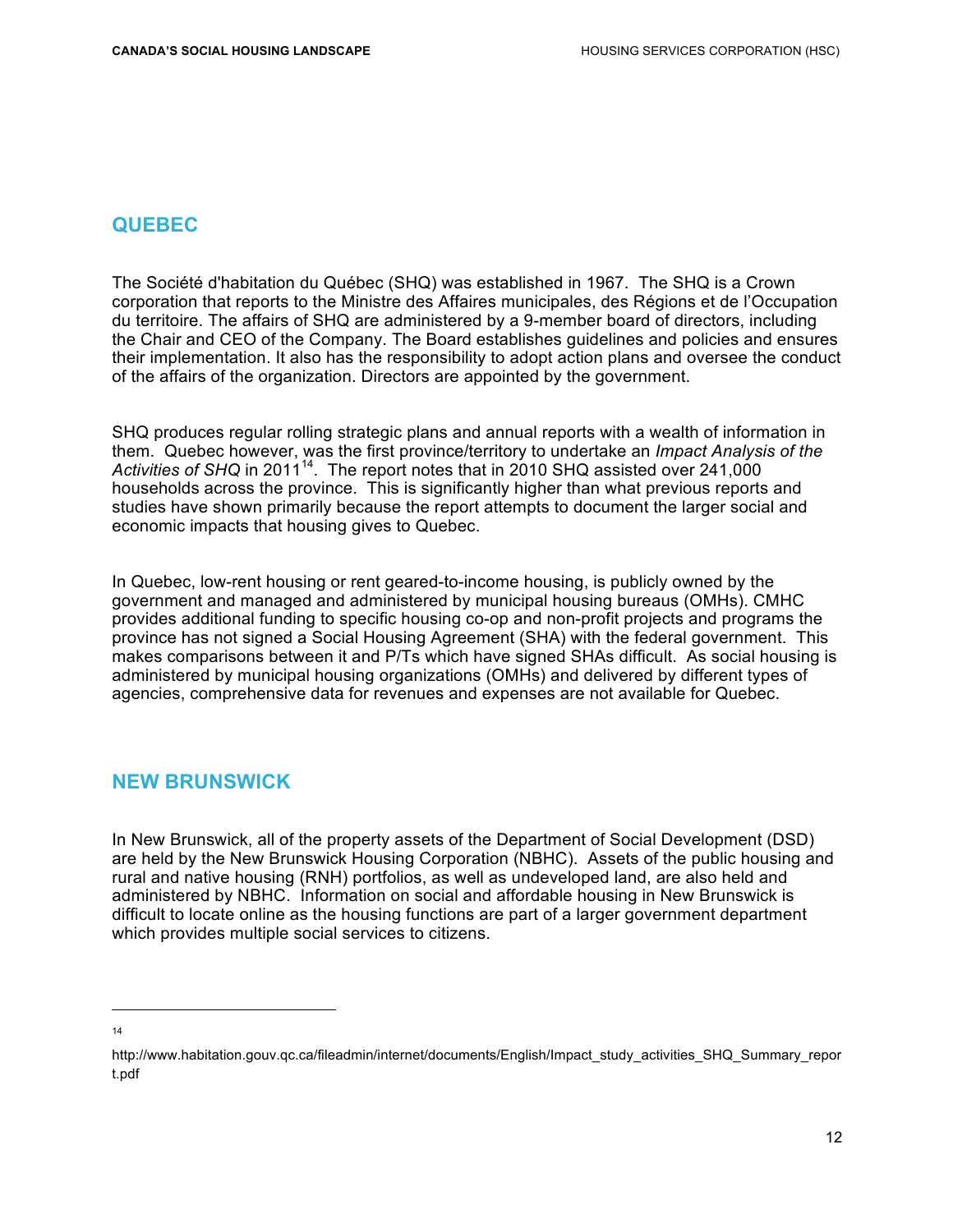*Hope is a Home: New Brunswick's Housing Strategy* was released in 2010<sup>15</sup>. The report has several high level strategies and goals which are to be met over a 5-year period.

The DSD has many programs to assist low-income households in New Brunswick with their housing needs. The Department confirmed that as of March 2012, they had over 17,300 units/beds which they owned and managed (21.8%) or were owned and managed by non-profits and co-ops (49.1%). Programs including the RNH and Rent Supplement are also administered by DSD. The financial statements for the NBHC however, are not publicly available. Data on New Brunswick's social housing expenditures are available through the province's public accounts but are reported in a consolidated fashion. It is not possible to determine comprehensive data for revenues and expenses for social and affordable housing in New Brunswick.

#### **NOVA SCOTIA**

 $\overline{a}$ 

The Nova Scotia Housing Development Corporation (NSHDC) provides affordable housing for over 19,000 individuals and families across the Province. It is responsible for holding the province's social housing assets and consolidating the revenues and expenditures associated with operating these assets. The Minister of Community Services is the Corporation's chairperson and the Deputy Minister is the president. The staff of the Department of Community Services carry out the management and administration functions of the Corporation, but are not direct employees and receive no remuneration from the Corporation. Direct service delivery, including functions like tenant and property management, is carried out by seven housing authorities and their employees<sup>16</sup>.

The total number of public housing rental units in Nova Scotia exceeds 12,300 with about 7,700 senior apartments and 3,700 family units. There are also approximately 800 rent supplement units. Separate reporting is provided for administration by housing authorities and the Rural and Native Program, resulting in a fragmented system of available data that need to be accessed and compiled to provide an overview of social housing administration in Nova Scotia.

A Housing Strategy for Nova Scotia was released in 2013<sup>17</sup>. The strategy contains several strategies and goals which will be met over the next two years including the formation of a restructured NSHDC into Housing Nova Scotia.

<sup>15</sup> http://www2.gnb.ca/content/dam/gnb/Departments/sd-ds/pdf/Housing/housingstrategy-e.pdf

<sup>16</sup> http://novascotia.ca/coms/housing/HousingDevelopmentCorp.html

<sup>&</sup>lt;sup>17</sup> http://novascotia.ca/coms/hs/Housing\_Strategy.pdf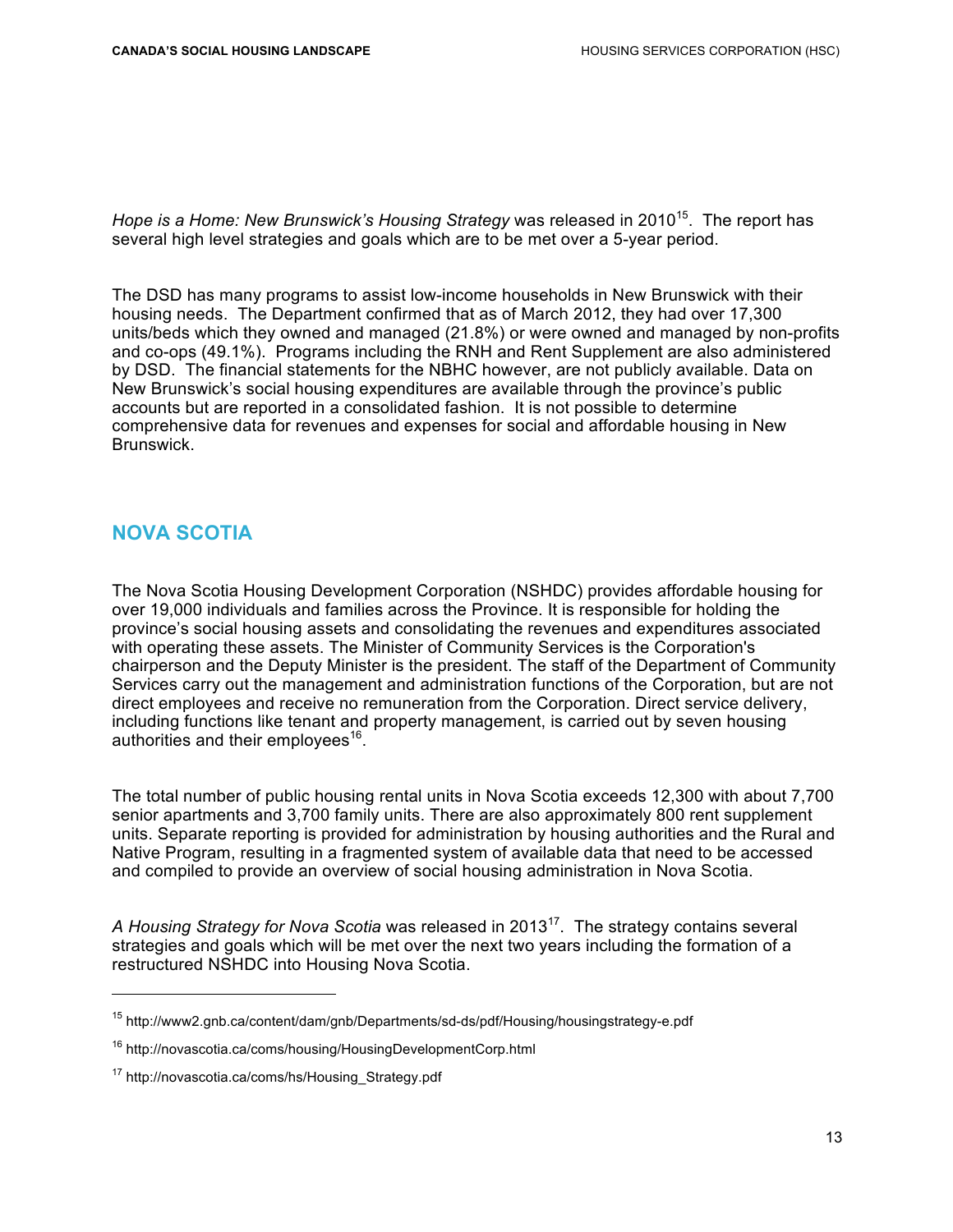About 17% of NSHDC's 2011/12 revenues of \$200.2M comes from the provincial government and 42% comes from the federal government. The remainder comes from tenant rents and other sources. Nova Scotia continues to manage a sizable housing portfolio itself so the majority of its revenue is spent on housing operations and related services.

#### **PRINCE EDWARD ISLAND**

PEI is Canada's smallest province geographically speaking and has a small population. This has created unique organizational responses to assist citizens. The Prince Edward Island Housing Corporation (PEIHC) derives its authority from the *Housing Corporation Act* of 1993. The PEIHC shares responsibility for the provision of housing services with the Department of Social Services and Seniors (DSSS) and local Family Housing Authorities (LFHA). The Corporation is responsible for the control of assets, liabilities and revenues. The Department of Social Services and Seniors is responsible for the management of family housing through the local Family Housing Authorities; seniors housing, liaison with the federal government on housing issues; overseeing the administration of federal-provincial agreements and the delivery of most housing programs.

As of 2007, there were approximately 2,700 social and affordable housing units in PEI that were owned and managed by PEIHC (1,100 senior's units), CMHC (700 units), community-based housing authorities (500 units) and another 400 for on-reserve and off-reserve aboriginal households, rent supplement and affordable rental.

Although the PEIHC is responsible for reporting its costs in financial statements, the large departmental involvement in housing provision in PEI results in additional costs being reported in provincial and federal budgets. DSSS is solely responsible for the operation and maintenance of housing for senior citizens and these expenditures are reported separately. Family housing, the Rent Supplement Program and Rural and Native Housing are also reported separately, as these are managed and administered by a variety of different parties including nine local housing authorities. CMHC also continues to play a strong role in providing funding to co-op and non-profit projects. The province has also not signed a Social Housing Agreement (SHA) with the federal government. Due to the large number of housing stakeholders in PEI, the revenues and expenses for social and affordable housing are not available.

#### **NEWFOUNDLAND & LABRADOR**

Newfoundland and Labrador Housing Corporation (NLHC) operates under the authority of the *Housing Corporation Act* and is responsible for the implementation of the provincial government's social housing policy and programs. The social housing component for NLHC is addressed through the Public Rental Housing, Provincial Home Repair, Rent Supplement,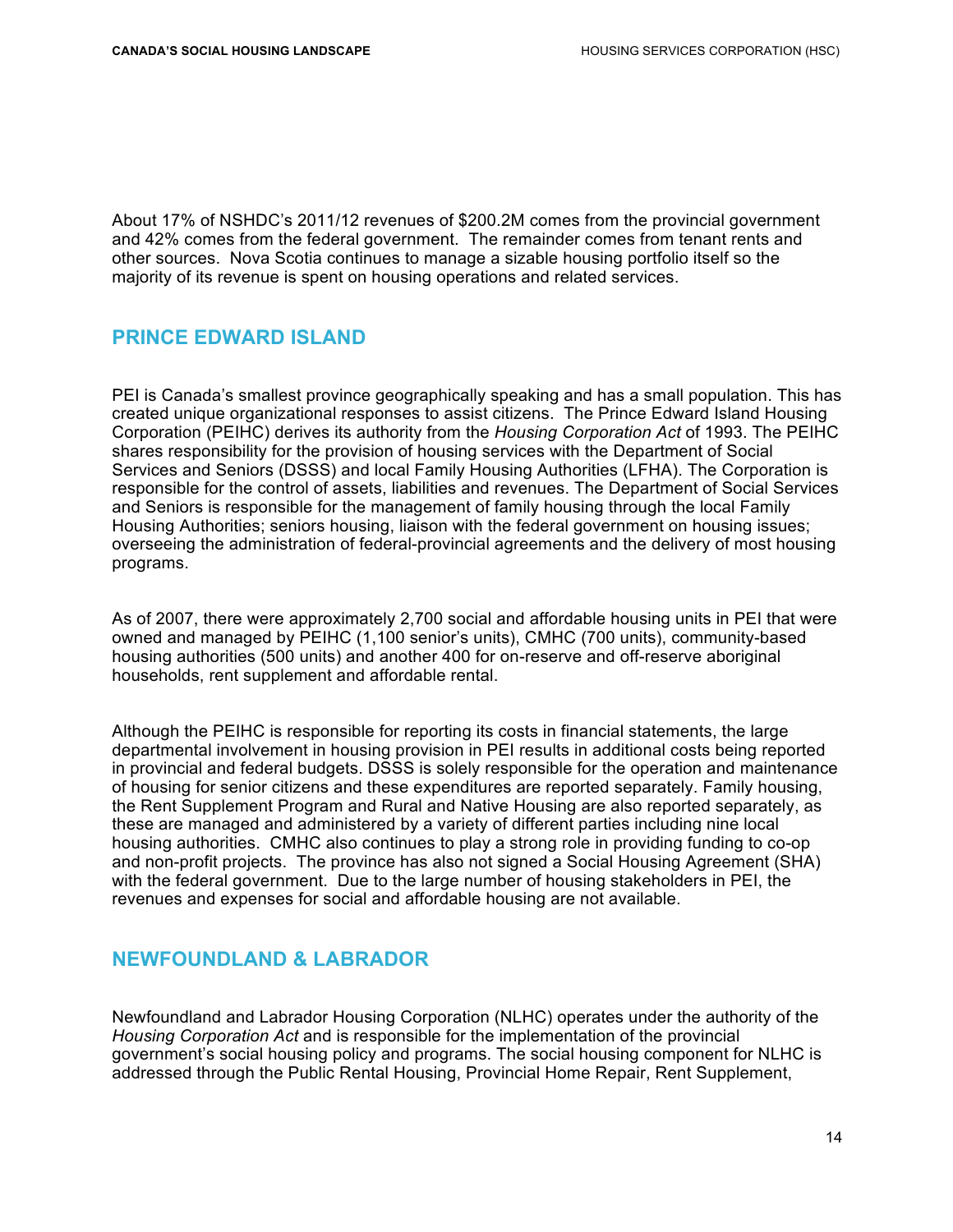Rental Rehabilitation, Residential Energy Efficiency, Oil Tank Replacement and Affordable Housing Programs. NLHC is the province's largest landlord with 5,600 units and is responsible for overseeing an additional 4,400 housing units owned and managed by non-profits and coops, providing subsidies to over 1,700 rent supplement tenants and administering over 820 new affordable rental units. Over 16,000 households were assisted through NLHC's various housing programs $^{18}$ .

Newfoundland and Labrador released *Secure Foundations: A Social Housing Plan for Newfoundland and Labrador* in 2009<sup>19</sup>. The plan contains three high-level goals and objectives which outline a long-term vision for the province.

About 39% of NLHC's 2011/12 revenue of \$136.6M comes from the provincial government and 44% comes from the federal government. The remainder comes from tenant rents and other sources. Newfoundland continues to manage a sizable housing portfolio itself so the majority of its revenue is spent on housing operations and related services.

#### **YUKON**

The Yukon Housing Corporation (YHC) is a territorial Crown corporation that was established in 1972 under the *Housing Corporation Act*. YHC administers and maintains a housing stock of 822 units, including owning and managing staff housing accommodation for the Yukon government in rural communities. YHC has a broad mandate to address the housing needs of Yukoners, and develops and administers a variety of programs and services to support the mandate as set out in the Act. The Corporation is accountable to the citizens of Yukon through its Board of Directors. The Board is comprised of a Chair, a Deputy Chair and Directors appointed by the Commissioner in Executive Council of the Yukon government. The Board is in turn responsible to the Legislative Assembly through the Minister Responsible.

YHC's 5-year Strategic Plan was approved in 2013<sup>20</sup>. In early 2013, the Minister Responsible for YHC announced that a Housing Action Plan for the Yukon would be developed with input from the various government departments, the community and stakeholders.

<sup>18</sup> http://www.nlhc.nf.ca/documents/publications/Ar2011-12.pdf

<sup>19</sup> http://www.nlhc.nf.ca/SocialHsingPlan/report.pdf

<sup>&</sup>lt;sup>20</sup> http://www.housing.yk.ca/pdf/yhc\_5\_year\_strategic\_plan\_2013\_18.pdf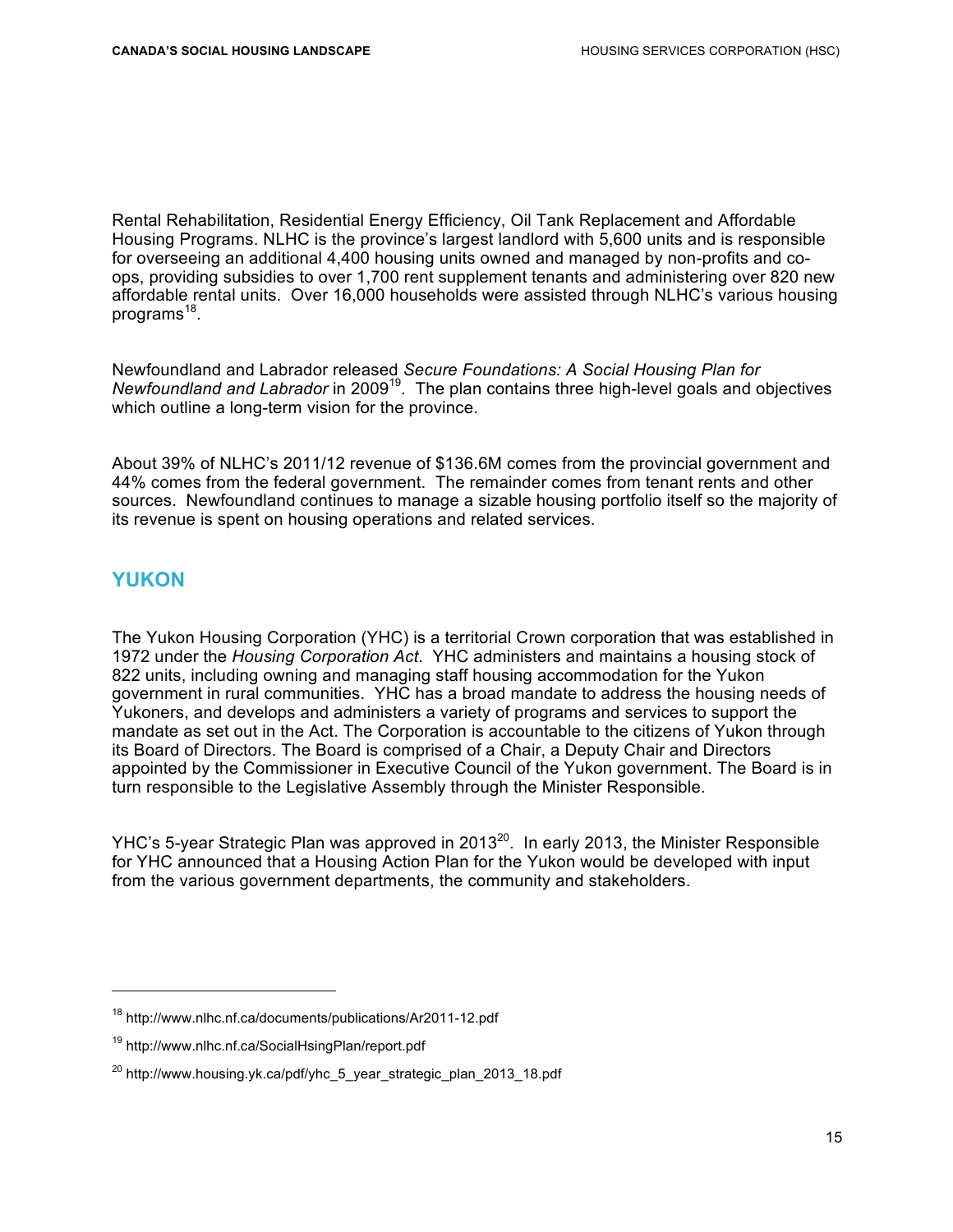Over 24% of revenues of \$203M flow from the territorial government, 28% from the federal government and 24% from rental income. The remainder comes from various program recoveries.

#### **NORTHWEST TERRITORIES**

The Northwest Territories Housing Corporation (NWTHC) was established under the *Housing Corporation Act* ("the Act") and is Crown Corporation of the Northwest Territories<sup>21</sup>. NWTHC is required to act in accordance with the Act and must meet social housing directives issued by the Minister. The NWT Housing Corporation's mission is to provide access to adequate, suitable and affordable housing. Through the provision of housing programs and services, the NWTHC contributes to the health and education of NWT residents and to the development of sustainable, vibrant and safe communities. Currently the NWTHC operates more than 2,400 Public Housing units along with homeownership, energy upgrades, repairs and support programs for tenants and owners.

In 2012, NWTHC released Building for the Future: Northern Solutions for Northern Housing.<sup>22</sup> The framework includes 8 strategic priorities including actionable items with measures to ensure regular reporting on progress occurs over time.

The majority of NWTHC's 2011/12 revenue of over \$101.2M or 53% comes from the territorial government and 19% from the federal government. The remainder comes from rental income and other sources. Expenses primarily relate to the direct operation of the public housing portfolio.

#### **NUNAVUT**

The Nunavut Housing Corporation (NHC) is a Crown Corporation of the Government of Nunavut (GN), created through the Nunavut Legislature by the *Northwest Territories Housing Corporation (Nunavut) Act*. NHC is arms-length from the GN and its operating boundaries are set out in the *Financial Administration Act<sup>23</sup>*.

<sup>&</sup>lt;sup>21</sup> http://nwthc.gov.nt.ca/\_live/pages/wpPages/CorpHistory.aspx

<sup>&</sup>lt;sup>22</sup> http://nwthc.gov.nt.ca/\_live/documents/content/Building%20for%20the%20Future\_FINAL.pdf

<sup>&</sup>lt;sup>23</sup> http://www.nunavuthousing.ca/apps/authoring/dspPage.aspx?page=governance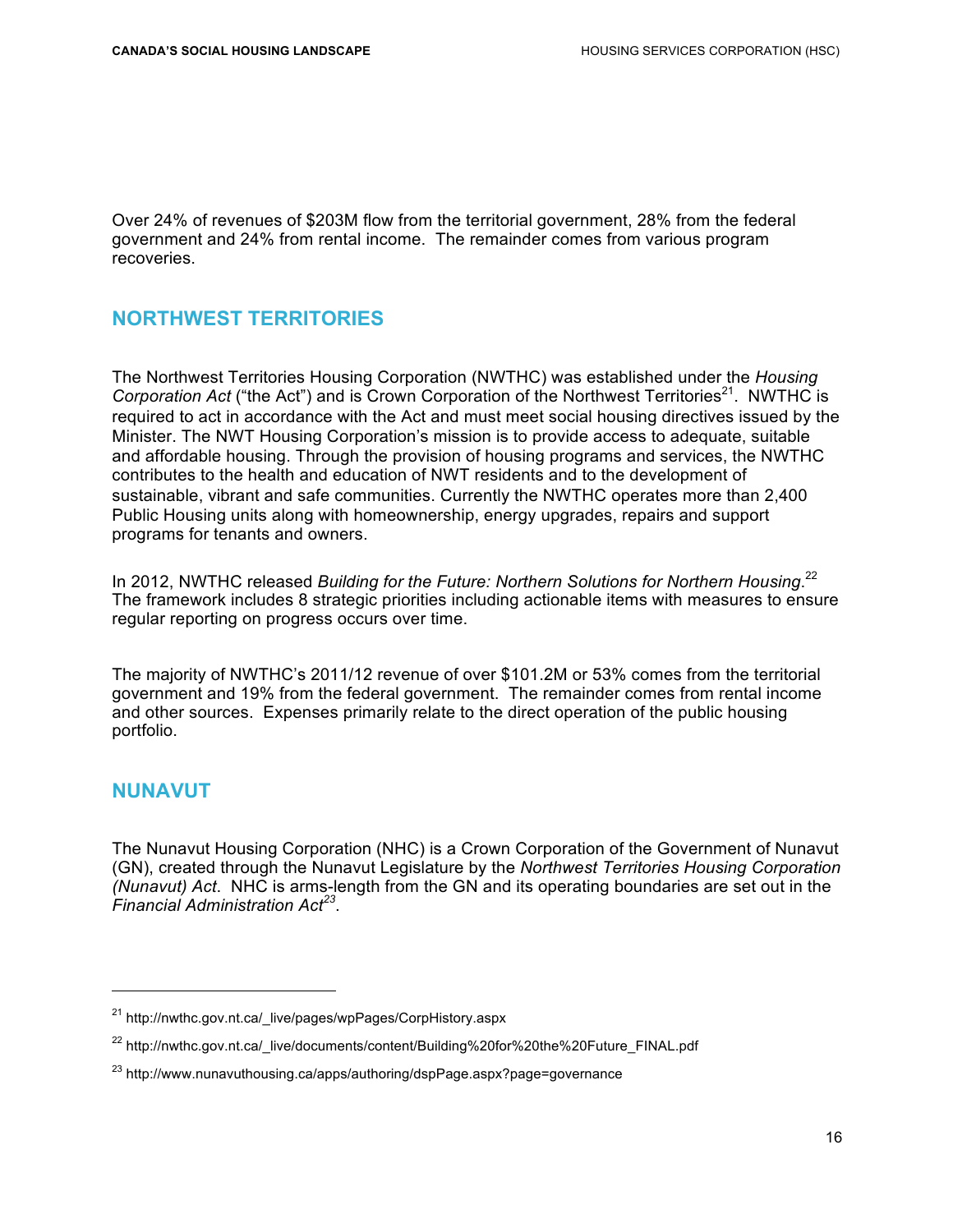The NHC delivers a community-sensitive Public Housing Program by providing financial resources and ongoing professional support to its local delivery agents. These agents are responsible for approximately 5,000 units in the public housing portfolio. NHC also administers another 1,300 housing units for Nunavut government staff.

In 2012, Nunavut Housing Corporation released *Let's Build a Home Together: A Framework for the GN Long-Term Comprehensive Housing and Homelessness Strategy<sup>24</sup>*

Nunavut's 2012 revenues of about \$230M predominantly came from the territorial government (65%) with the federal government providing roughly 13%. Other revenues come from tenants and other recoveries. Expenses primarily relate to the direct operation of the public and staff housing portfolios.

#### **Conclusion**

Researchers, policy makers, students, government officials and the general public have difficulties getting a comprehensive perspective on social and affordable housing in Canada. The Canadian Housing Statistics present part of the picture of the social and affordable housing landscape but do not entirely show the heavy involvement of provinces, territories and municipalities in the management, ownership and funding of social and affordable housing across Canada.

Canada has invested substantial funds in the development and maintenance of housing for lowand moderate-income households over the past 70 years. Despite changing programs, jurisdictional squabbles and new demographic pressures, provinces and territories have continued to meet the needs of their citizens in keeping with the financial resources available to them and collaborating with a variety of organizations to help them achieve their goals. Substantial provincial, territorial and municipal funding is made available every year to offset the costs of running social and affordable housing across the country. Even though Canada itself has no national housing strategy, almost all P/Ts have housing strategies to address the issues evident in their own jurisdictions.

<sup>&</sup>lt;sup>24</sup> http://www.nunavuthousing.ca/apps/Docs/displayDocs.aspx?cat=&page=2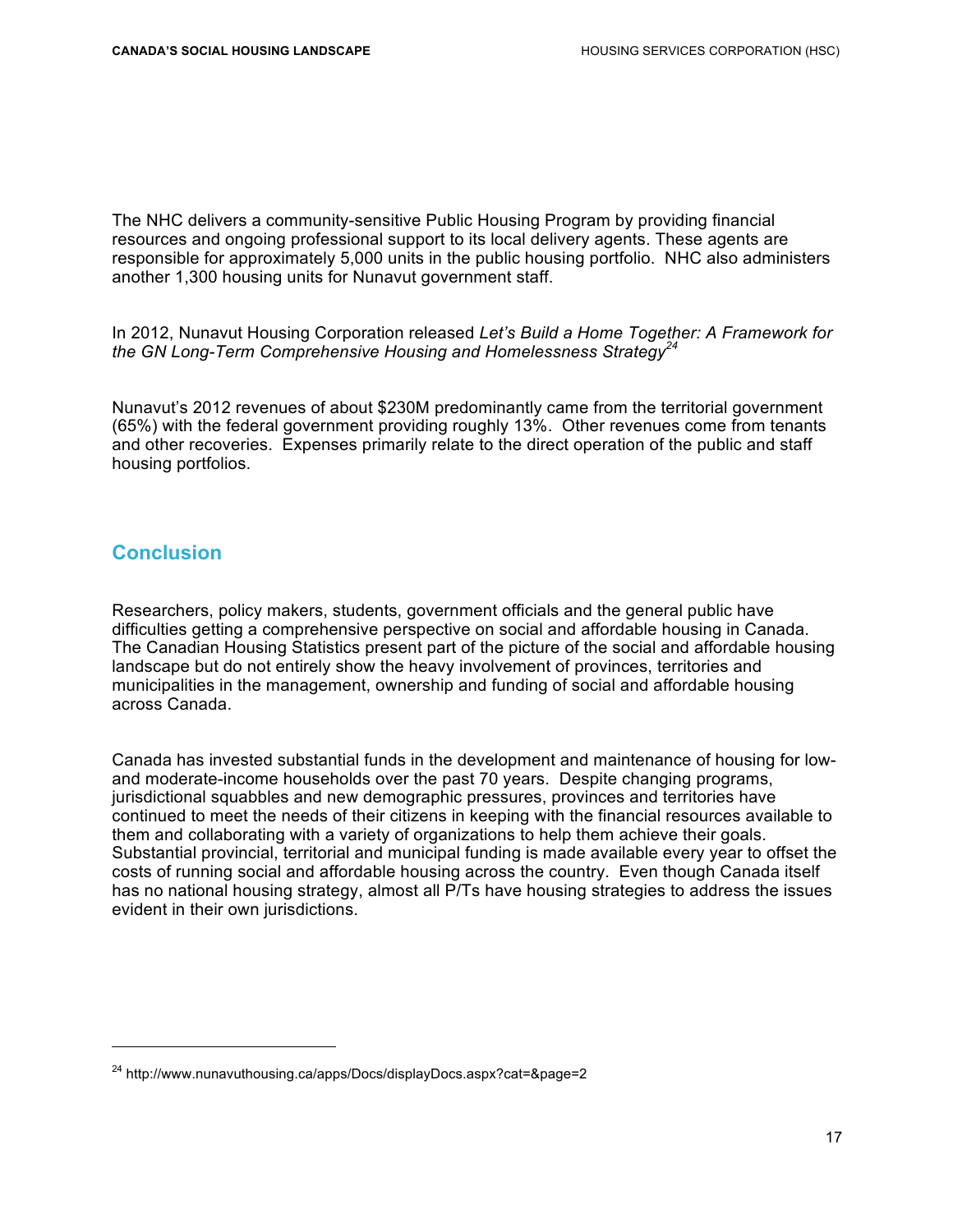#### **Appendix A – List of Resources**

Was Chicken Little Right? Case Studies on the Impact of Expiring Social Housing Operating Agreements – Ontario Addendum, CHRA and HSC, 2006

Social Housing End Dates: Service Manager Perspectives, HSC, 2010

Courage under Fire: Addressing the Challenges and Opportunities of a Post-Operating Agreement World in Social Housing, CHRA and HSC, 2011

Social Housing End Dates in Ontario: Assessing Impacts and Promoting Good Practices for Service Managers, HSC and AMO/OMKN, 2012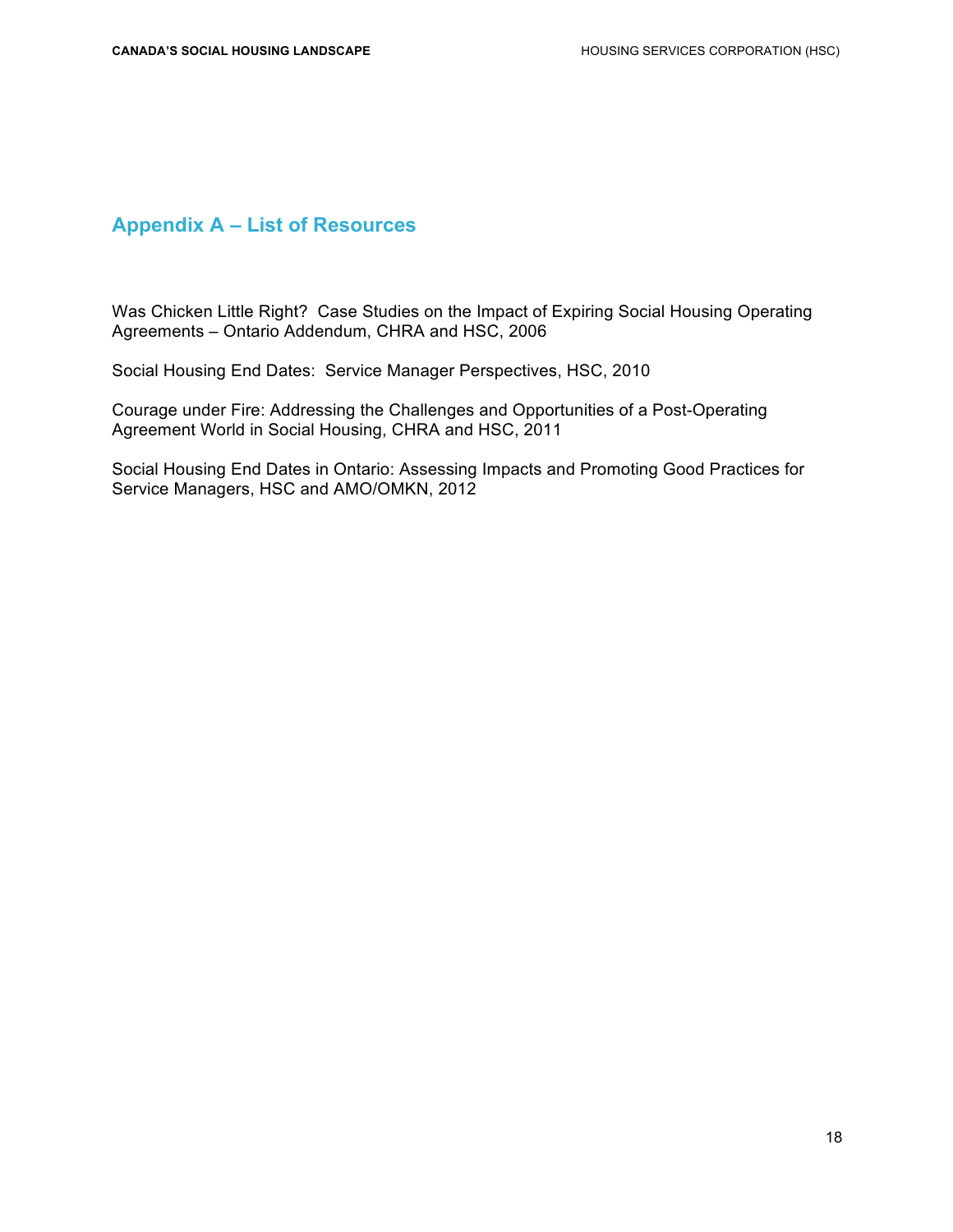| <b>Jurisdiction</b>         | <b>Administration &amp; Funding</b>                                                   | <b>Signed Social</b><br><b>Housing</b><br><b>Agreement</b><br>with CMHC | <b>Completed</b><br><b>Housing</b><br><b>Strategy</b> |
|-----------------------------|---------------------------------------------------------------------------------------|-------------------------------------------------------------------------|-------------------------------------------------------|
| <b>British Columbia</b>     | <b>Crown Corporation</b><br>(BC Housing)                                              | Yes                                                                     | Yes $(1)$                                             |
| Alberta                     | <b>Government Department</b><br>(Department of Housing)                               | <b>No</b>                                                               | Yes $(2)$                                             |
| Saskatchewan                | Crown Corporation<br>(Saskatchewan Housing<br>Corporation)                            | Yes                                                                     | Yes                                                   |
| Manitoba                    | <b>Crown Corporation</b><br>(Manitoba Housing)                                        | Yes                                                                     | Yes                                                   |
| Ontario                     | 47 Service Managers<br>(largely municipal or regional<br>government)                  | Yes                                                                     | Yes $(3)$                                             |
| Quebec                      | <b>Crown Corporation</b><br>(Société d'habitation du<br>Québec)                       | No                                                                      | No(4)                                                 |
| <b>New Brunswick</b>        | <b>Government Department</b><br>(Department of Social<br>Development)                 | Yes                                                                     | Yes                                                   |
| Nova Scotia                 | <b>Government Department</b><br>(Department of Community<br>Services)                 | Yes                                                                     | Yes                                                   |
| <b>Prince Edward Island</b> | Various                                                                               | <b>No</b>                                                               | <b>No</b>                                             |
| Newfoundland &<br>Labrador  | <b>Crown Corporation</b><br>(Newfoundland and Labrador<br><b>Housing Corporation)</b> | Yes                                                                     | Yes                                                   |

### **Appendix B - Overview of Provinces/Territories**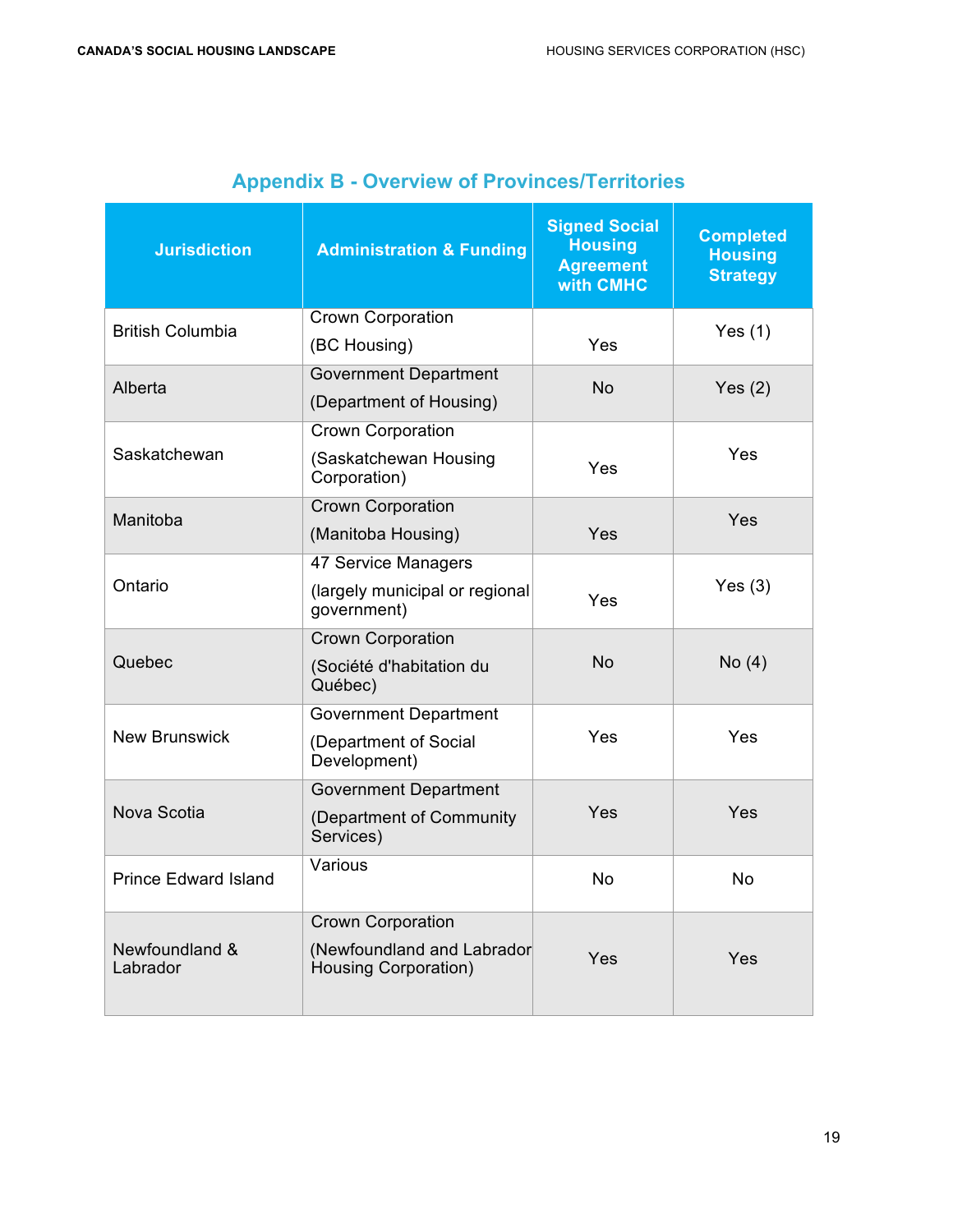| <b>Jurisdiction</b>          | <b>Administration &amp; Funding</b>             | <b>Signed Social</b><br><b>Housing</b><br><b>Agreement</b><br>with CMHC | <b>Completed</b><br><b>Housing</b><br><b>Strategy</b> |
|------------------------------|-------------------------------------------------|-------------------------------------------------------------------------|-------------------------------------------------------|
| Yukon                        | <b>Crown Corporation</b>                        | Yes                                                                     | In progress                                           |
|                              | (Yukon Housing Corporation)                     |                                                                         |                                                       |
|                              | <b>Crown Corporation</b>                        | <b>Yes</b>                                                              | <b>Yes</b>                                            |
| <b>Northwest Territories</b> | (Northwest Territories)<br>Housing Corporation) |                                                                         |                                                       |
|                              | <b>Crown Corporation</b>                        | Yes                                                                     | Yes                                                   |
| Nunavut                      | (Nunavut Housing<br>Corporation)                |                                                                         |                                                       |

#### **Notes:**

- (1) BC recently updated its existing strategy in January 2014.
- (2) Alberta has two strategies, one for housing and another for homelessness which appear in separate documents.
- (3) Although Ontario released its Long Term Affordable Housing Strategy in 2010, it relies on the completion of housing and homelessness plans of all 47 service managers. These plans are not due for completion until January 2014.
- (4) Quebec does not have a specific housing strategy per se but does have rolling strategic plans and annual reports with measures and action items.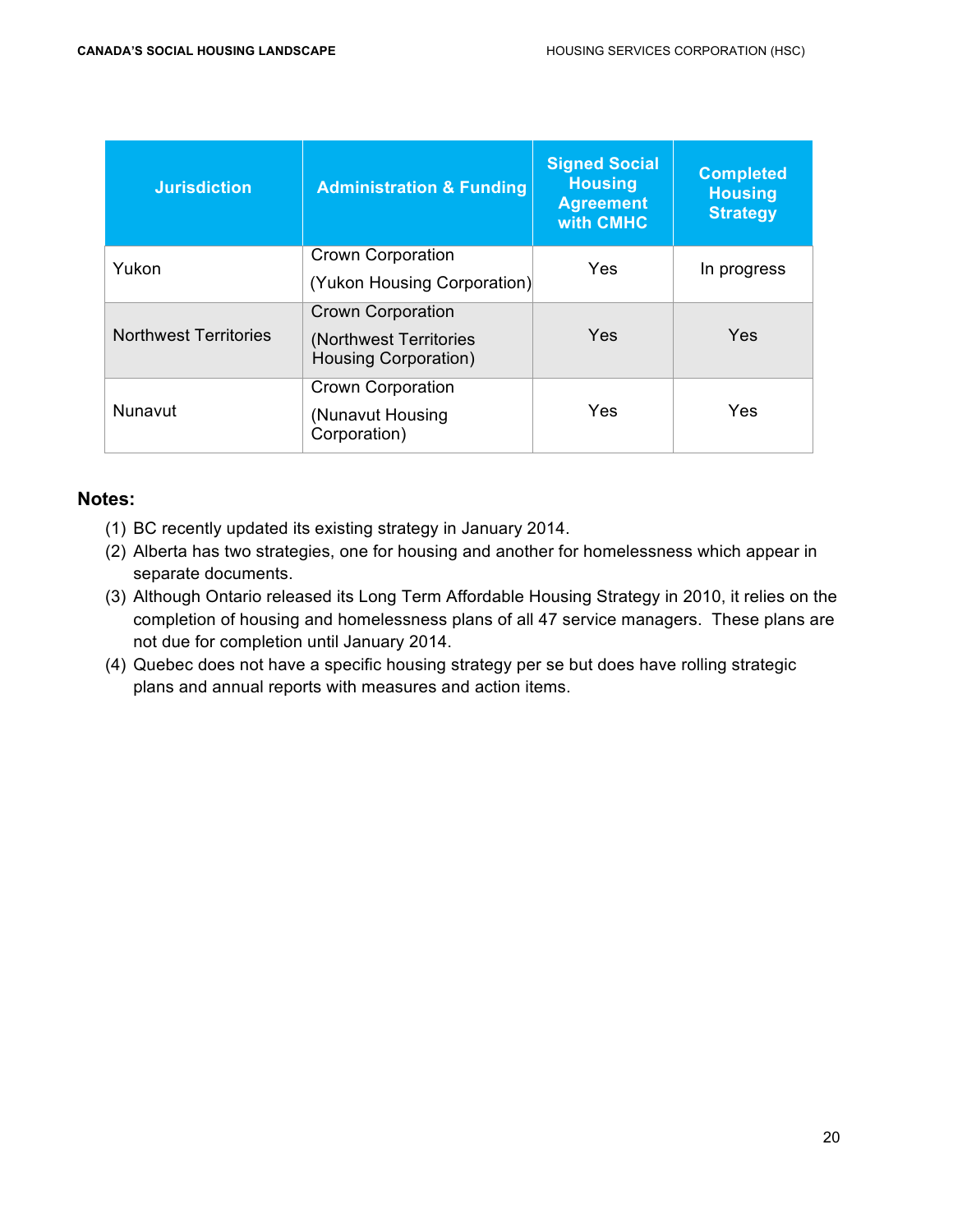#### **Appendix C – Percentage Breakdown by Province and Territory of Estimated Households Assisted through Existing Agreements in 2011**

|                      | <b>Province/Territory</b> | <b>CMHC</b> |
|----------------------|---------------------------|-------------|
| Newfoundland         | 93.9%                     | 6.1%        |
| <b>PEI</b>           | 30.6%                     | 69.4%       |
| Nova Scotia          | 91.7%                     | 8.3%        |
| <b>New Brunswick</b> | 87.5%                     | 12.5%       |
| Quebec               | 69.3%                     | 30.7%       |
| Ontario (1)          | 83.9%                     | 16.1%       |
| Manitoba             | 81.6%                     | 18.4%       |
| Saskatchewan         | 80.9%                     | 19.1%       |
| Alberta              | 65.8%                     | 34.2%       |
| <b>BC</b>            | 70.7%                     | 29.3%       |
| Yukon (2)            | 43.5%                     | 56.5%       |
| NWT $(2)$            | 100.0%                    | 0.0%        |
| Nunavut (2)          | 100.0%                    | 0.0%        |
| Total                | 78.2%                     | 21.8%       |

Source: Canadian Housing Statistics, Table 39

Notes:

- (1) Agreement funding and administration in Ontario is not managed by the province instead service managers (municipal or regional levels of government) are responsible under the *Housing Services Act, 2011*.
- (2) In general, the three territories receive at least 70% of their revenue from federal government transfers and are highly dependent on those transfers for the provision of services to territorial citizens (https://www.fin.gc.ca/fedprov/mtp-eng.asp). This chart above is solely identifying the % of funding from CMHC but in the case of the territories, federal government transfers happen through other government departments.